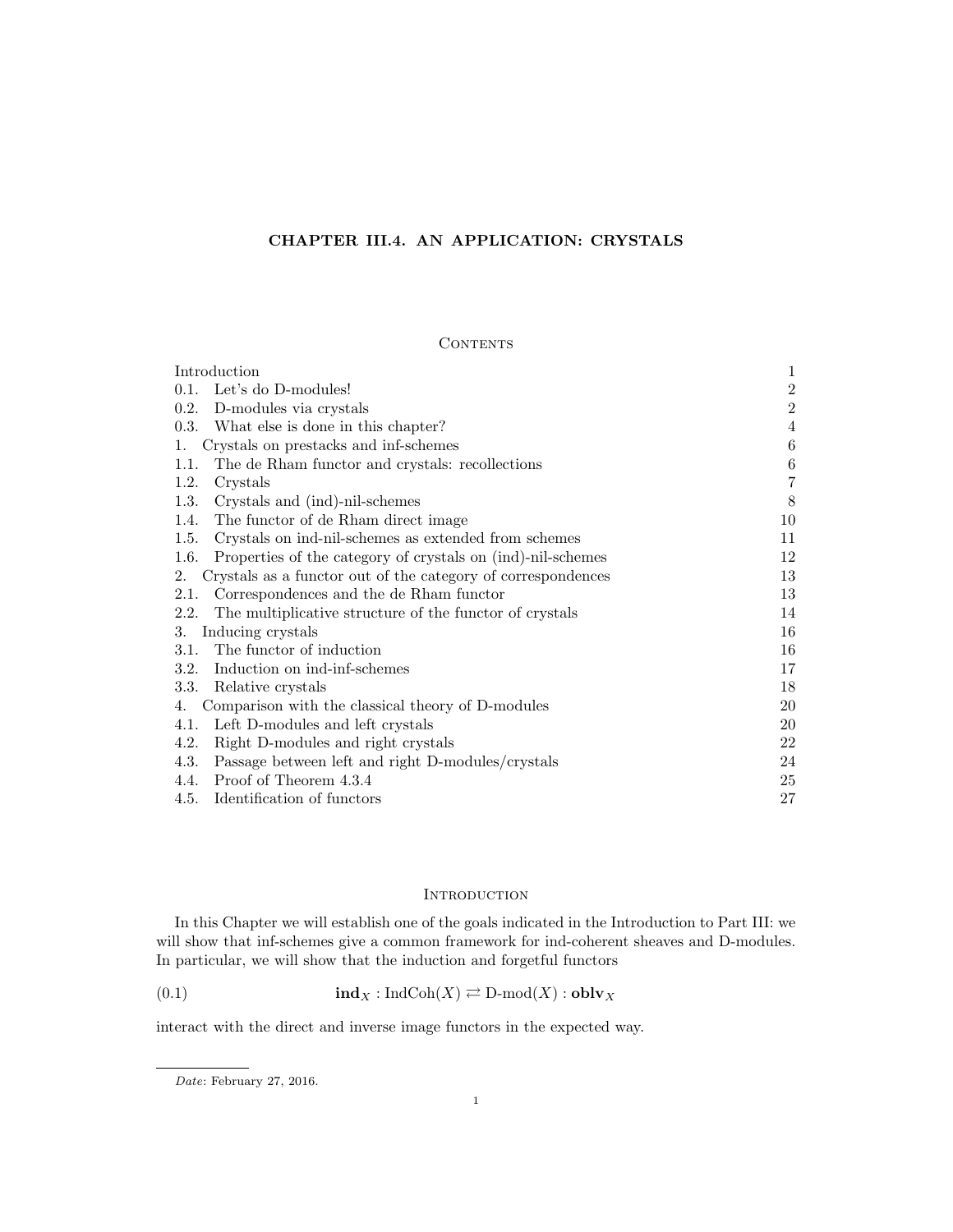0.1. Let's do D-modules! The usual definition of the category of D-modules on a smooth affine scheme  $X$  is as the category

 $Diff x$ -mod,

where  $\text{Diff}_X$  is the (classical) ring of Grothendieck operations.

This approach to D-modules is very explicit, and is indispensable for concrete applications (e.g. to define regular D-modules and study the notion of holonomicity). However, this approach is not particularly convenient for setting up the theory from the point of view of higher category theory.

Here are some typical issues that become painful in this approach.

0.1.1. One often encounters the question of how to define the category of D-modules on a singular scheme  $X$ ? The usual answer is that we first assume that X is affine, and choose an embedding  $X \hookrightarrow Y$ , where Y is smooth. Now, define D-mod $(X)$  to be D-mod $(Y)_X$ , i.e., the full subcategory of  $D\text{-mod}(Y)$  consisting of objects with set-theoretic support on X.

Then, using Kashiwara's lemma, one shows that this construction is canonically independent of the choice of Y. For general  $X$ , one considers an affine Zariski cover and glues the corresponding categories.

Note, however, that the words 'choose an embedding  $X \hookrightarrow Y'$ ' mean that in the very definition, we appeal to resolutions. From the homotopical point of view, this exacts a substantial price and is too cumbersome to be convenient.

0.1.2. Another example is the definition of the direct image functor. For a morphism  $f: X \to Y$ between smooth affine schemes, one introduces an explicit object

$$
\mathrm{Diff}_{X,Y} : (\mathrm{Diff}_Y \otimes \mathrm{Diff}_X^{\mathrm{op}}) \text{-}\mathrm{mod},
$$

which defines the desired functor

 $\text{Diff}_X$ -mod  $\rightarrow$   $\text{Diff}_Y$ -mod.

When  $X$  and  $Y$  are not necessarily smooth, one again embeds this situation into one where X and Y are smooth. When X and Y are non-affine, this is performed locally on X and Y.

All of this can be made to work for an individual morphism: we can prove the proper adjunction between pullbacks and pushforwards, and the base change isomorphism. However, it is not clear how to establish the full functoriality of the category D-mod in this way; namely, as a functor out of the category of correspondences.

0.1.3. Another layer of complexity (=homotopical nuisance) arises when one wants to construct D-modules together with the adjoint pair (0.1).

0.2. D-modules via crystals. In this book, we take a different approach to the theory of D-modules. We *define* the category of D-modules as crystals, establish all the needed functorialities, and then in the case of smooth schemes and morphisms between them identify the resulting categories and functors with the classical ones from the theory of D-modules.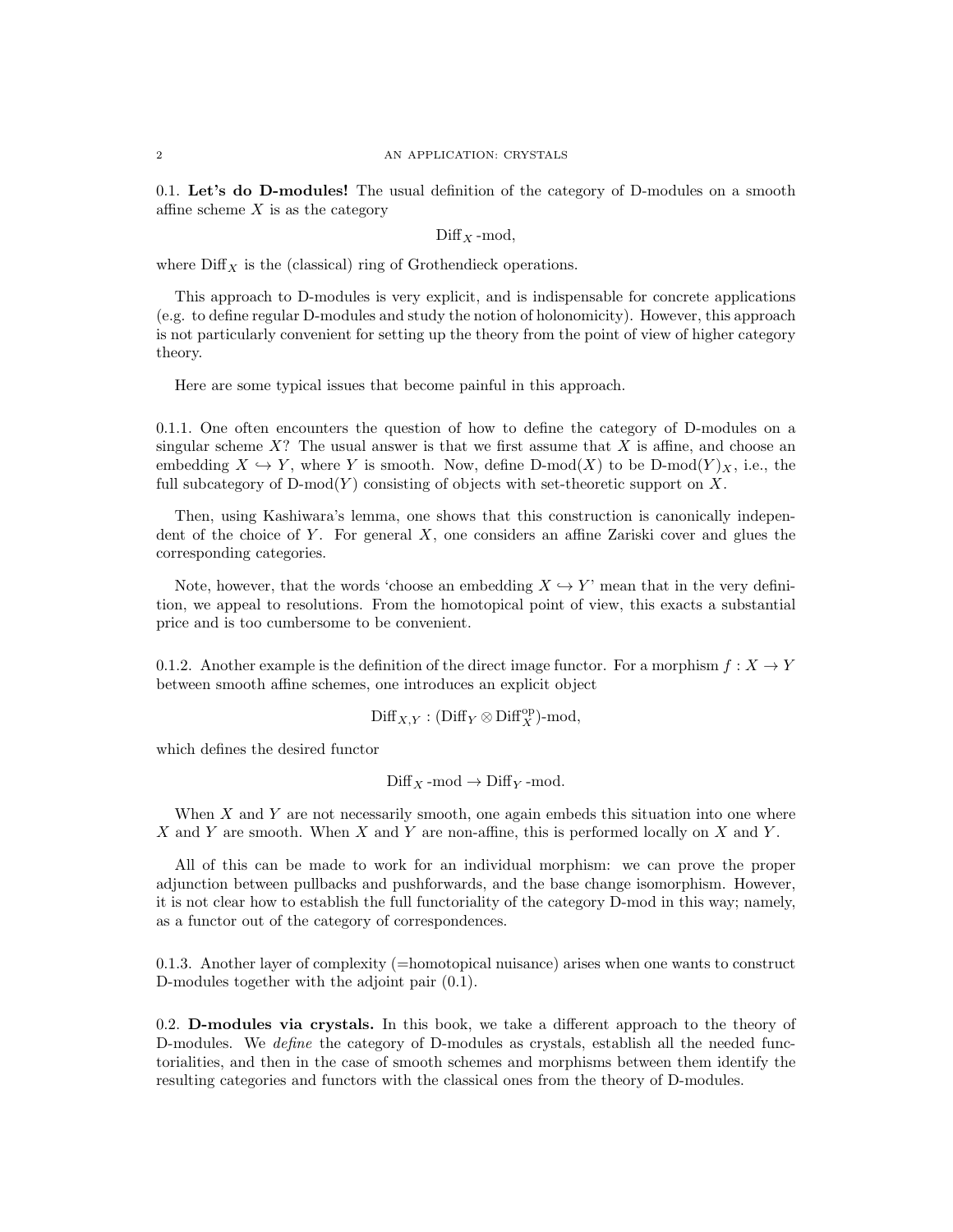0.2.1. By definition, for a laft prestack  $\mathcal Z$ , the category of crystals on  $\mathcal Z$  is

 $Crys(\mathcal{Z}) := \text{IndCoh}(\mathcal{Z}_{dR}),$ 

where  $\mathcal{Z}_{\text{dR}}$  is the de Rham prestack of  $\mathcal{Z}.$ 

Let  $f: \mathcal{Z}_1 \to \mathcal{Z}_2$  be a map of laft prestacks. Then !-pullback on IndCoh defines a functor

 $f_{\text{dR}}^!: \text{Crys}(\mathcal{Z}_2) \to \text{Crys}(\mathcal{Z}_1).$ 

This is the pullback functor for crystals.

0.2.2. Assume now that  $f$  is ind-nil-schematic, which means that the corresponding morphism red $\mathfrak{Z}_1 \to {}^{\text{red}} \mathfrak{Z}_2$  is ind-schematics. Then one (easily) sees that the resulting morphism

$$
(f_{\rm dR}): (\mathcal{Z}_1)_{\rm dR} \to (\mathcal{Z}_2)_{\rm dR}
$$

is ind-inf-schematic. Now, using [Chapter III.3, Sect. 4], we define the functor

 $f_{\text{dR}}$  ∗ :  $\text{Crys}(\mathcal{Z}_1) \to \text{Crys}(\mathcal{Z}_2)$ 

to be the functor  $(f_{\text{dR}})_*$ . This is the de Rham direct image functor.

0.2.3. Taking  $\mathcal{Z}_1 = \mathcal{Z}$  (so that <sup>red</sup> $\mathcal{Z}$  is an ind-scheme) and  $\mathcal{Z}_2 = pt$ , we obtain the functor of de Rham sections

$$
\Gamma_{\text{dR}}(\mathcal{Z}, -): \text{Crys}(\mathcal{Z}) \to \text{Vect}.
$$

Moreover, the above constructions automatically extend to the data of a functor out of a suitable  $(\infty, 2)$ -category of correspondences. Namely, we consider the category PreStklatt equipped with the following classes of functors:

 $-$ 'horizontal' maps are all maps in PreSt $k_{\text{laff}}$ ;

–'vertical' maps are those maps f that  $\text{red } f$  is ind-schematic (we call them *ind-nil-schematic*); –'admissible' maps are those vertical maps that are also ind-proper.

One shows that the assignment  $\mathcal{Z} \mapsto \mathcal{Z}_{dR}$  defines a functor

 $Corr(PreStk<sub>laff</sub>)<sub>indnilsch</sub>, all   
  $\rightarrow$  Corr(PreStk<sub>laff</sub>)<sub>indinfsch</sub>, all$ 

Composing with the functor

 $\mathrm{IndCoh}_{(\mathrm{PreStk}_{\mathrm{laft}})_{\mathrm{indinfsfoch};\mathrm{all}}}$  indinfsch;all  $\cdot$  corr $(\mathrm{PreStk}_{\mathrm{laft}})_{\mathrm{indinfsfich};\mathrm{all}}^{\mathrm{indinfsfich}}$   $\star$   $\rightarrow \mathrm{DGCat}_{\mathrm{cont}}^{\mathrm{2-Cat}},$ 

we obtain a functor

 $\mathrm{Crys}_{\mathrm{Corr}(\mathrm{PreStk}_{\mathrm{laff}},\mathrm{ind}_{\mathrm{nilsch},\mathrm{all}})}$ indnilsch & ind-proper  $\colon \mathrm{Corr}(\mathrm{PreStk}_{\mathrm{laff}},\mathrm{ind}_{\mathrm{nilsch},\mathrm{all}})$ indnilsch;all  $\to \mathrm{DGCat}_{\mathrm{cont}}^{\mathrm{2-Cat}}$  .

The above functor  $\text{Crys}_{\text{Corr}(\text{PreStk}_{\text{last}})^{\text{indnikch}_{\text{all}}}}$  is the desired expression of functoriality of the assignment

$$
\mathcal{Z} \mapsto \mathrm{Crys}(\mathcal{Z}).
$$

0.2.4. Now suppose that  $\mathcal{Z} \in \text{PreStk}_{\text{left}}$  admits deformation theory. One shows that in the case the tautological map

$$
p_{\mathrm{dR},\mathcal{Z}}:\mathcal{Z}\rightarrow\mathcal{Z}_{\mathrm{dR}}
$$

is an inf-schematic nil-isomorphism. Hence, by [Chapter III.3, Prop. 3.1.2], the functor

$$
p_{\text{dR},\mathcal{Z}}^!
$$
:  $\text{Crys}(\mathcal{Z}) \to \text{IndCoh}(\mathcal{Z})$ 

admits the left adjoint.

Thus, we obtain the desired adjoint pair:

 $\text{ind}_{\text{dR }Z} : \text{IndCoh}(\mathcal{Z}) \rightleftarrows \text{Crys}(\mathcal{Z}) : \text{oblv}_{\text{dR }Z}.$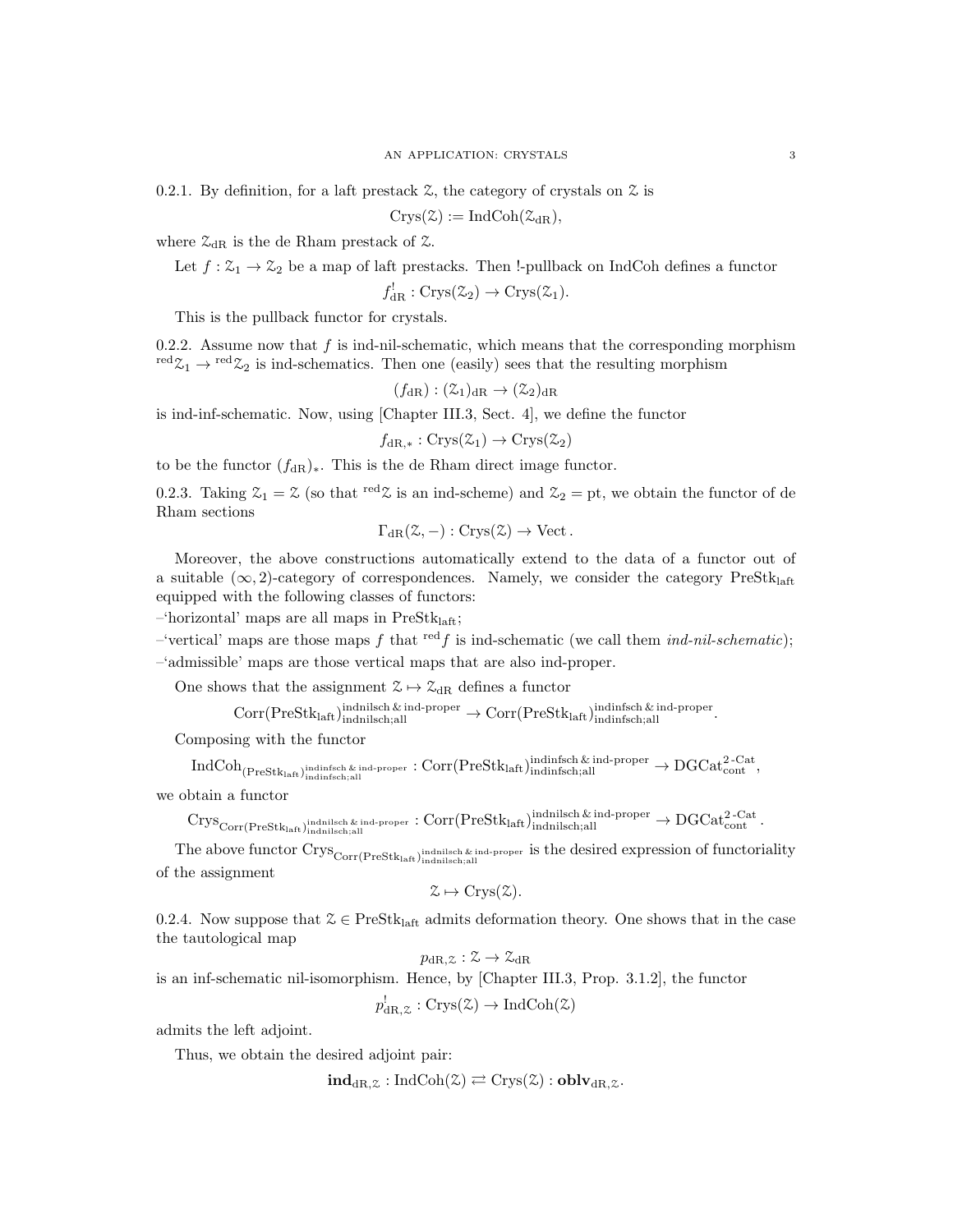### 4 AN APPLICATION: CRYSTALS

0.2.5. But what does this have to do with D-modules? The basic observation, essentially due to Grothendieck<sup>1</sup>, is that for a smooth scheme X, the category Crys $(X)$ , together with the forgetful functor

$$
\Psi_X \circ \mathbf{oblv}_{\mathrm{dR},X} : \mathrm{Crys}(X) \to \mathrm{QCoh}(X),
$$

is canonically equivalent to the category of right D-modules, together with its tautological forgetful functor to  $\mathrm{QCoh}(X)$ .

We describe this identification in Sect. 4 of this Chapter. We also show that the functors on the category of crystals (direct and inverse image for a map  $f: X \to Y$ ) described above map to the corresponding functors for D-modules under this identification.

This is thus our ansatz to the construction of the theory of D-modules: instead of developing the theory of D-modules directly, we develop the theory of crystals, and then identity it with D-modules when D-modules are conveniently defined; namely, in the case of smooth schemes.

#### 0.3. What else is done in this chapter?

0.3.1. In Sect. 1 we introduce the category of crystals Crys( $\mathcal{Z}$ ), where  $\mathcal{Z} \in \text{PreStk}_{\text{left}}$ .

The key observation here is the following: let  $f : \mathcal{Z}_1 \to \mathcal{Z}_2$  be a map between prestacks such that the induced map

$$
{}^{\rm red} \mathfrak{L}_1 \rightarrow {}^{\rm red} \mathfrak{L}_2
$$

is (ind)-schematic. Then we show that the resulting map

$$
(\mathcal{Z}_1)_{\mathrm{dR}} \to (\mathcal{Z}_2)_{\mathrm{dR}}
$$

is (ind)-inf-schematic.

This observation, along with the fact that pushforward is defined on IndCoh for (ind)-nilschematic morphisms, is what makes the theory work. I.e., this is the framework that allows to treat the de Rham pushfoward (in particular, de Rham (co)homology) on the same footing as the O-module pushforward (in its IndCoh variant).

We then establish some properties, expected from the theory of D-modules:

(i) For a closed embedding  $i : \mathcal{Y} \to \mathcal{Z}$ , the functor  $i_{dR,*} : IndCoh(\mathcal{Y}) \to IndCoh(\mathcal{Z})$  is fully faithful;

(ii) If  $\mathcal Z$  is an (ind)-nil-scheme, the category Crys( $\mathcal Z$ ) is compactly generated and has a reasonably behaved t-structure.

0.3.2. In Sect. 2 we apply the results of [Chapter III.3, Sect. 5 and 6] and construct Crys as a functor out of the category of correspondences.

We show that when evaluated on ind-nil-schemes, this gives rise to the operation of Verdier duality.

<sup>&</sup>lt;sup>1</sup>We learned it from A. Beilinson.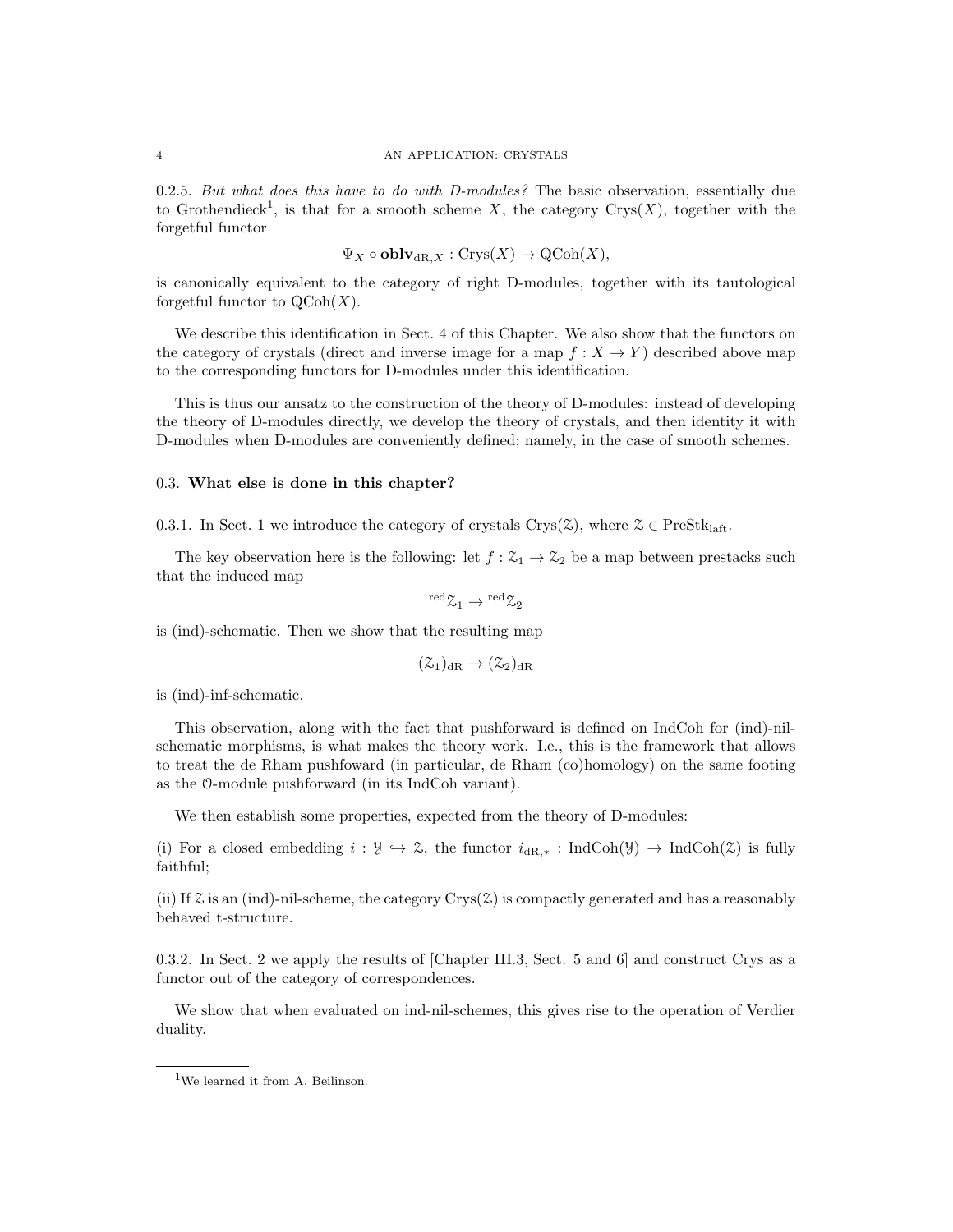0.3.3. In Sect. 3 we study the functor of forgetting the crystal structure:

$$
\mathbf{oblv}_{\mathrm{dR},\mathcal{Z}}:\mathrm{Crys}(\mathcal{Z})\to\mathrm{IndCoh}(\mathcal{Z}),
$$

which, in our framework, is just the pullback functor for the morphism

 $p_{\text{dR}} z : \mathcal{Z} \to \mathcal{Z}_{\text{dR}}.$ 

The key observation is that if  $\mathfrak X$  admits deformation-theory, then the map  $p_{dR,\mathfrak X}$  is infschematic. Hence, in this case the functor  $\textbf{oblv}_{\text{dR},z}$  admits a left adjoint, given by  $(p_{\text{dR},z})_{*}^{\text{IndCoh}}$ . This left adjoint, denoted  $\text{ind}_{\text{dR},z}$ , is the functor of induction from ind-coherent sheaves to crystals.

When  $\mathcal{Z} = X$  is a smooth affine scheme, under the identification

$$
\mathrm{Crys}(X)\simeq(\mathrm{Diff}_X^\mathrm{op})\text{-}\mathrm{mod},
$$

the functor  $\text{ind}_{\text{dR},z}$  corresponds to

$$
\mathcal{F} \mapsto \mathcal{F} \underset{\mathcal{O}_X}{\otimes} \mathrm{Diff}_X\,.
$$

We show that if  $\mathcal Z$  is an ind-scheme, then the morphism  $p_{\text{dR},\mathcal Z}$  is *ind-schematic*. We use this fact to deduce that the functor  $\text{ind}_{\text{dR},z}$  is t-exact.

0.3.4. In Sect. 3.3, we develop the theory of crystals relative to a given prestack Y. Namely, for Z over Y, we set

$$
\mathcal{Z}_{/\mathbb{Y}_{dR}}:=\mathcal{Z}_{dR}\underset{\mathcal{Y}_{dR}}{\times}\mathcal{Y}
$$

and we set

$$
{}^{\prime\mathcal{Y}}\mathrm{Crys}(\mathcal{Z}):=\mathrm{IndCoh}(\mathcal{Z}_{\mathcal{V}\text{-}\mathrm{dR}}).
$$

When  $\mathcal{Z} = X$  and  $\mathcal{Y} = Y$  are smooth affine schemes, and the map  $X \to Y$  is smooth, category  $\frac{y}{y}C$ rys $(z)$  identifies with

$$
(\text{Diff}_{X/Y})^{\text{op}}\text{-mod},
$$

where  $\text{Diff}_{X/Y}$  is the (classical) ring of vertical differential operators (i.e., the subring of Diff<sub>X</sub> consisting of elements that commute with functions on  $Y$ ).

If  $\mathfrak X$  admits deformation theory relative to  $\mathfrak Y$ , then the morphism

$$
p_{\text{valR},\mathcal{Z}}:\mathcal{Z}\rightarrow\mathcal{Z}_{\text{valR}}
$$

is again inf-schematic, and hence the forgetful functor

$$
(p_{/\mathcal{V}_{dR,\mathcal{Z}}})^! : {/\mathcal{V}_{Crys}(\mathcal{Z}) \to \mathrm{IndCoh}(\mathcal{Z})}
$$

admits a left adjoint, given by  $(p_{/\forall dR,\mathcal{Z}})_{*}^{\text{IndCoh}}$ .

0.3.5. In Sect. 4 we show how to identify the theory of crystals with D-modules in the case of smooth schemes. Our exposition here is not self contained: we make frequent references to [GaRo2].

We first consider the case of left D-modules, and we show that the category  $\text{Crys}^l(X)$  of left crystals on a smooth affine scheme X, defined as  $QCoh(X_{dR})$ , identifies with Diff<sub>X</sub> -mod.

We then show that the category of right crystals (i.e., the usual category of crystals)

 $Crys^r(X) := Crys(X) := \text{IndCoh}(X_{\text{dR}})$ 

identifies with  $(\text{Diff}_X)^{\text{op}}$ -mod.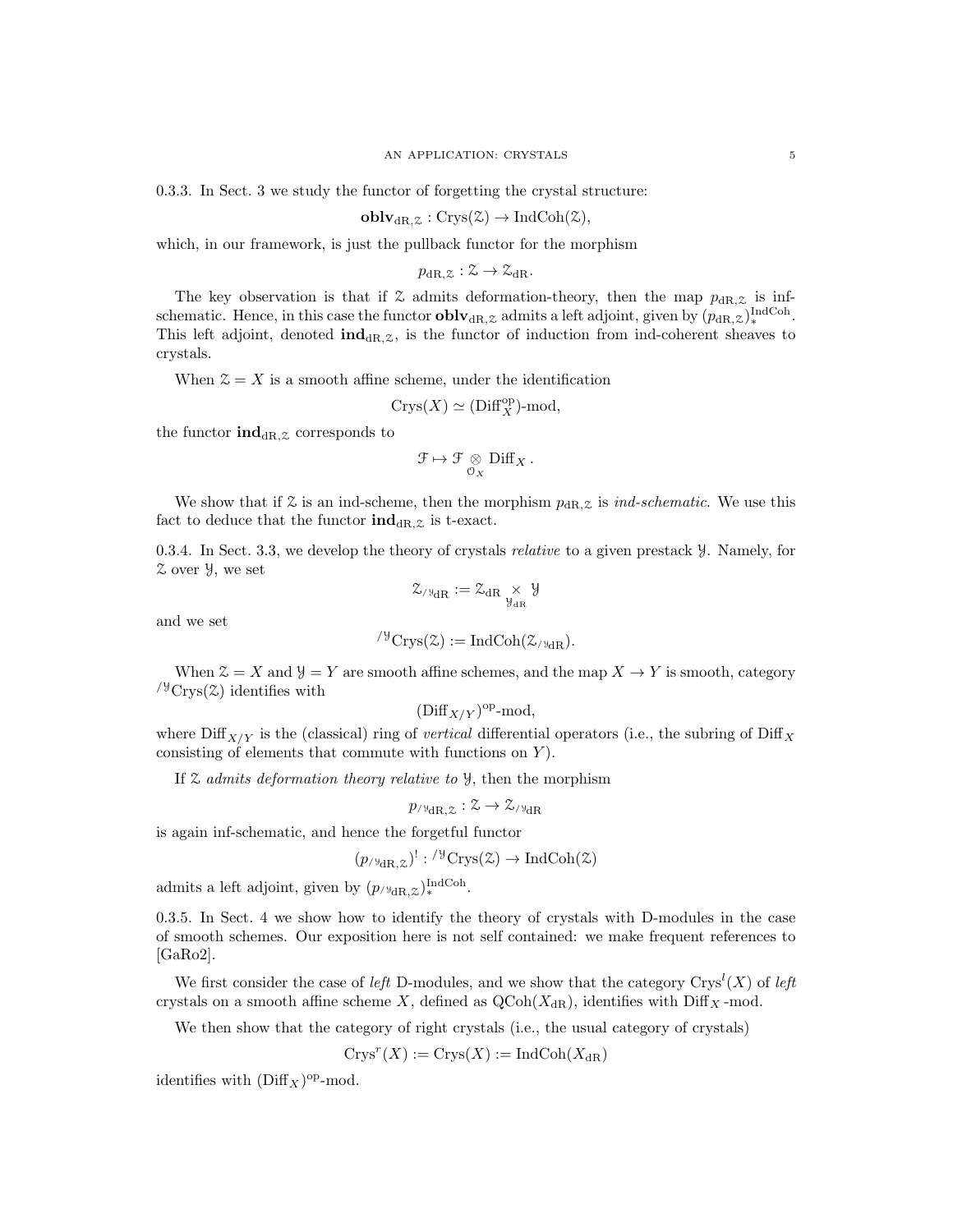Next, we show that the functor

$$
\Upsilon_{X_{\mathrm{dR}}}:\mathrm{QCoh}(X_{\mathrm{dR}})\to\mathrm{IndCoh}(X_{\mathrm{dR}})
$$

that identifies  $Crys<sup>l</sup>(X)$  with  $Crys<sup>r</sup>(X)$  corresponds under the above equivalences

(0.2) 
$$
Crysl(X) \simeq \text{Diff}_X \text{-mod and } Crysr(X) \simeq (\text{Diff}_X)^{\text{op}} \text{-mod}
$$

with the functor

$$
Crysl(X) \to Crysr(X), \quad M \mapsto M \otimes \det(T^*(X))[\dim(X)].
$$

Finally, we show that for a map between  $f : X \to Y$  between smooth schemes, under the identifications (0.2), the functor

 $f^{\blacktriangle,l}:\operatorname{Diff}_Y\operatorname{-mod}\to\operatorname{Diff}_X\operatorname{-mod}$ 

from the theory of D-modules corresponds to pullback

$$
f_{\rm dR}^*: {\rm QCoh}(Y_{\rm dR}) \rightarrow {\rm QCoh}(X_{\rm dR}),
$$

and the functor

 $f_{\text{D-mod.*}}: \text{Diff}_X \text{-mod} \to \text{Diff}_Y \text{-mod}$ 

from the theory of D-modules corresponds to push-forward

$$
f_{\text{dR},*}: \text{QCoh}(X_{\text{dR}}) \to \text{QCoh}(Y_{\text{dR}}).
$$

# 1. Crystals on prestacks and inf-schemes

In this section we will reap the fruits of the work done in [Chapter III.3]. Namely, we will show how the theory of IndCoh gives rise to the theory of *crystals*.

1.1. The de Rham functor and crystals: recollections. The category  $Crys(\mathfrak{X})$  of crystals on a prestack X is defined to be IndCoh on the corresponding prestack  $\mathfrak{X}_{\text{dR}}$ . In this subsection we recall the functor  $\mathfrak{X} \mapsto \mathfrak{X}_{dR}$  and study its basic properties.

1.1.1. For  $\mathcal{Z} \in \text{PreStk}$ , we denote by  $\mathcal{Z}_{\text{dR}}$  the corresponding de Rham prestack, defined as

$$
\mathrm{Maps}(S, \mathcal{Z}_{\mathrm{dR}}) := \mathrm{Maps}({}^{\mathrm{red}}S, \mathcal{Z}),
$$

for  $S \in \mathbf{Sch}^{\mathrm{aff}}$ .

For a morphism  $f: \mathcal{Z}^1 \to \mathcal{Z}^2$ , let  $f_{dR}: \mathcal{Z}_{dR}^1 \to \mathcal{Z}_{dR}^2$  denote the corresponding morphism between deRham prestacks.

1.1.2. Note that the functor dR commutes both with limits and colimits.

Also, note that

$$
\mathcal{Z}_{\mathrm{dR}}\simeq ({}^{\mathrm{red}}\mathcal{Z})_{\mathrm{dR}}.
$$

So, if a morphism  $f: \mathcal{Z}_1 \to \mathcal{Z}_2$  is a nil-isomorphism (i.e.,  $\text{red}\mathcal{Z}_1 \to \text{red}\mathcal{Z}_1$  is an isomorphism), then  $(\mathcal{Z}_1)_{\text{dR}} \to (\mathcal{Z}_2)_{\text{dR}}$  is an isomorhism.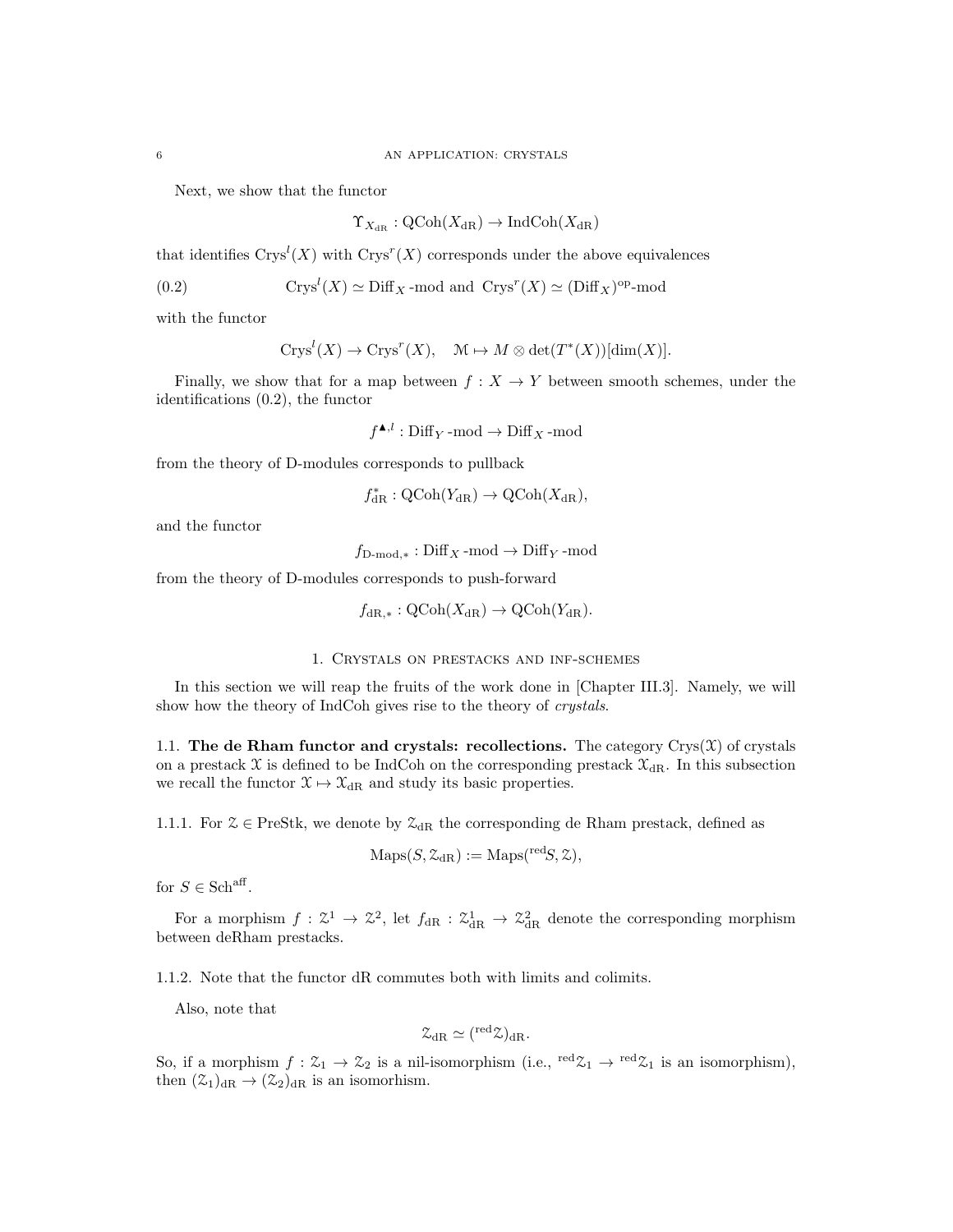#### AN APPLICATION: CRYSTALS 7

1.1.3. We claim:

**Proposition 1.1.4.** The functor dR takes PreStklaft to PreStklaft.

*Proof.* Let  $\mathcal{Z}$  be an object of PreStk<sub>laft</sub>. We need to show that  $\mathcal{Z}_{dR}$  satisfies:

- It is convergent;
- For every *n*, the truncation  $\leq n \chi$  belongs to  $\leq n$  PreStk<sub>1ft</sub>.

The convergence of  $\mathcal{Z}_{dR}$  is obvious. To show that  $\leq n\mathcal{Z} \in \leq^{n}$ PreStk<sub>lft</sub>, it suffices to show that  $\mathcal{Z}_{dR}$  takes filtered limits in Sch<sup>aff</sup> to colimits in Spc. However, this follows from the fact that the functor

 $S \mapsto {}^{\text{red}}S$ ,  $\text{Sch}^{\text{aff}} \to {}^{\text{red}}\text{Sch}^{\text{aff}}$ 

preserves filtered limits, and the fact that  $\mathrm{^{red}Z} \in \mathrm{^{red}PreStk}_{\mathrm{lft}}$ .

1.2. Crystals. In this subsection we introduce the category of crystals.

1.2.1. Composing the functor  $dR : PreStk<sub>laff</sub> \rightarrow PreStk<sub>laff</sub> with$ 

 $\mathrm{IndCoh}^!_{\mathrm{PreStk}_\mathrm{laff}} : (\mathrm{PreStk}_\mathrm{laff})^\mathrm{op} \to \mathrm{DGCat}_\mathrm{cont},$ 

we obtain a functor denoted by

$$
Crys^!_{\mathrm{PreStk}_{\mathrm{laft}}} : (\mathrm{PreStk}_{\mathrm{laft}})^{\mathrm{op}} \to \mathrm{DGCat}_{\mathrm{cont}}.
$$

This is the functor which is denoted  $\text{Crys}_{\text{PreStk}_\text{left}}^r$  in [GaRo2, Sect 2.3.2].

1.2.2. For  $\mathcal{Z} \in \text{PreStk}_{\text{laff}}$  we shall denote the value of  $\text{Crys}_{\text{PreStk}_{\text{laff}}}$  on  $\mathcal{Z}$  by  $\text{Crys}(\mathcal{Z})$ . For a morphism  $f: \mathcal{Z}_1 \to \mathcal{Z}_2$  in PreStk<sub>laft</sub>, we shall denote by  $f_{\text{dR}}^!$  the resulting functor

$$
Crys(\mathcal{Z}_2)\to Crys(\mathcal{Z}_1).
$$

Note that if a morphism  $f : \mathcal{Z}_1 \to \mathcal{Z}_2$  is a nil-isomorphism, then

 $f_{\text{dR}}^! : \text{Crys}(\mathcal{Z}_2) \to \text{Crys}(\mathcal{Z}_1)$ 

is an equivalence.

1.2.3. For  $\mathcal{Z} \in \text{PreStk}$ , we let  $p_{\text{dR},\mathcal{Z}}$  denote the tautological projection:

$$
\mathcal{Z}\rightarrow \mathcal{Z}_{\mathrm{dR}}.
$$

The map  $p_{\text{dR},z}$  gives rise to a natural transformation of functors

$$
\mathbf{oblv}_{\mathrm{dR}}:\mathrm{Crys}^!_{\mathrm{PreStk}_{\mathrm{laff}}}\rightarrow \mathrm{IndCoh}^!_{\mathrm{PreStk}_{\mathrm{laff}}}.
$$

For a map  $f: \mathcal{Z}_1 \to \mathcal{Z}_2$ , we have a commutative square of functors:

$$
\begin{array}{ccc}\n\operatorname{Crys}(\mathcal{Z}_1) & \xrightarrow{\operatorname{\textbf{oblv}}_{\operatorname{dR},\mathcal{Z}_1}} & \operatorname{IndCoh}(\mathcal{Z}_1) \\
\downarrow f_{\operatorname{dR}}^! \uparrow & \uparrow f' \\
\operatorname{Crys}(\mathcal{Z}_2) & \xrightarrow{\operatorname{\textbf{oblv}}_{\operatorname{dR},\mathcal{Z}_2}} & \operatorname{IndCoh}(\mathcal{Z}_2).\n\end{array}
$$

 $\Box$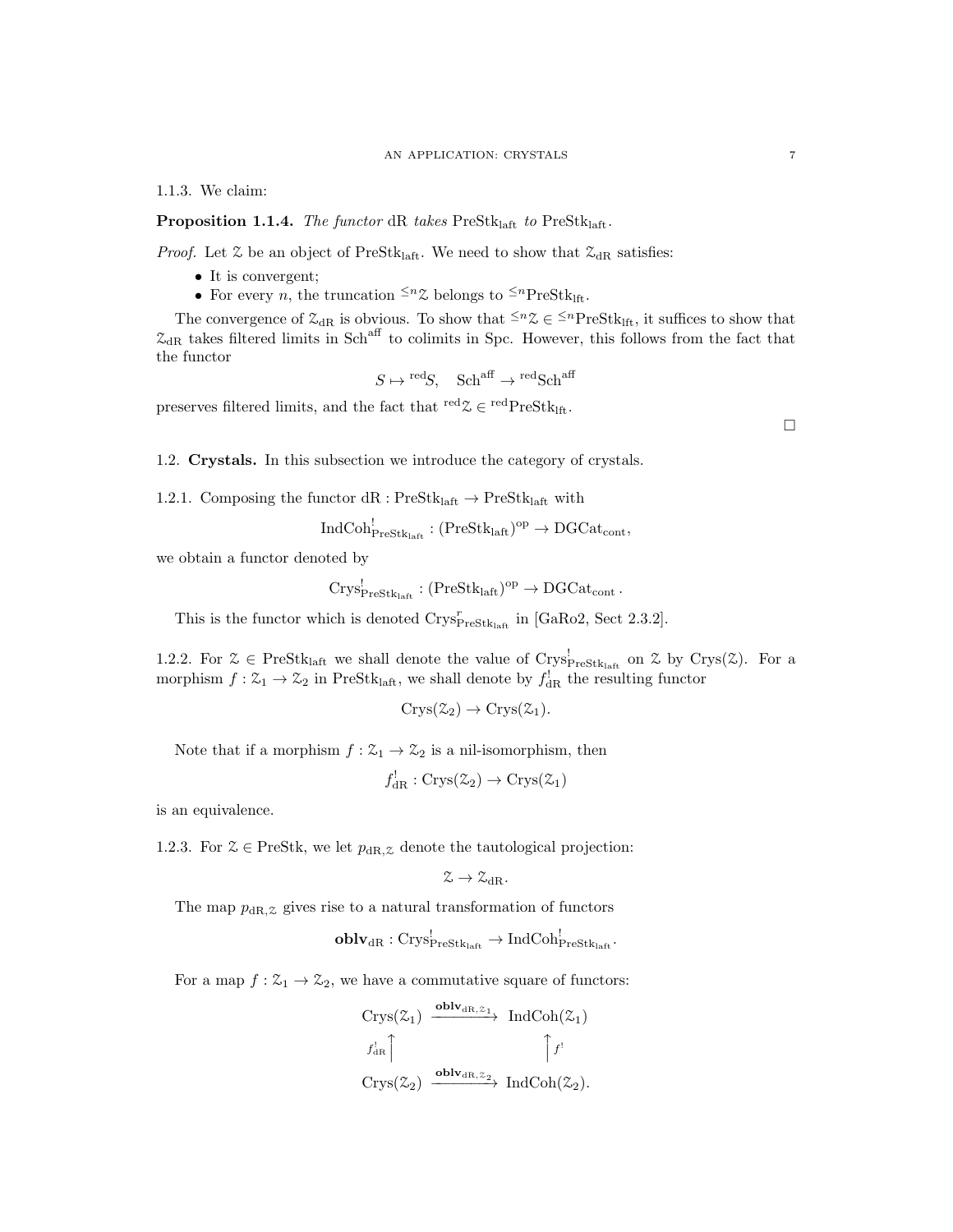1.2.4. Finally, we make the following observation:

**Proposition 1.2.5.** For  $\mathcal{Z} \in \text{PreStk}_{\text{left}}$ , the functor

$$
Crys(\mathbb{Z}) \to \lim_{Z \in (\mathbf{C}_{/\mathbb{Z}})^{\rm op}} \operatorname{Crys}(Z)
$$

is an equivalence, where  $C$  is any of the following categories:

$$
{}^{\rm red}\mathrm{Sch}^{\rm aff}_{\rm ft},\ {}^{\rm cl}\mathrm{Sch}^{\rm aff}_{\rm ft},\ {}^{{<}\infty}\mathrm{Sch}^{\rm aff}_{\rm ft},\ \mathrm{Sch}^{\rm aff}_{\rm aft},\ {}^{\rm red}\mathrm{Sch}_{\rm ft},\ {}^{\rm cl}\mathrm{Sch}_{\rm ft},\ {}^{{<}\infty}\mathrm{Sch}_{\rm ft},\ \mathrm{Sch}_{\rm aft}\,.
$$

Proof. It is enough to show that the functor

$$
dR: PreStk_{laff} \rightarrow PreStk_{laff}
$$

is isomorphic to the left Kan extension of its restriction to  $C \subset PreStk<sub>laff</sub>$  for C as above. It is sufficient to consider the case of  $\mathbf{C} = \text{redSch}^{\text{aff}}_{\text{ft}}$ .

First, we note that the functor dR commutes with colimits. This implies that dR is isomorphic to the left Kan extension of its restriction to  $\rm{<} \infty Sch_{\rm aft}^{\rm aff}$ . Hence, it suffices to show that the functor

$$
\mathrm{dR}:\mathrm{Sch}^{\mathrm{aff}}_{\mathrm{aft}}\to\mathrm{PreStk}_{\mathrm{laft}}
$$

is isomorphic to the left Kan extension of its restriction to  ${}^{\rm red}\text{Sch}^{\rm aff}_{\rm ft}$ .

In other words, we have to show that given  $Z \in \text{Sch}^{\text{aff}}_{\text{aff}}, S \in \text{Sch}^{\text{aff}}_{\text{aff}}$  and a map

$$
{}^{\text{red}}S \to Z,
$$

the category of its factorizations as

$$
{}^{\rm red}S \to Z' \to Z
$$

with  $Z' \in {}^{\text{red}}S\text{ch}^{\text{aff}}$ , is contractible.

However, the latter is obvious as the above category has a final object, namely,  $Z' := \text{red}Z$ .  $\Box$ 

1.3. Crystals and (ind)-nil-schemes. In this subsection we introduce the class of prestacks that we call (ind)-nil-schemes, and study the category of crystals on such prestacks. (Ind)-nilschemes play the same role vis-à-vis Crys as (ind)-inf-schemes do for IndCoh.

1.3.1. Consider the full subcategories

$$
indnilSch_{laff:} := \mathrm{PreStk}_{laff} \underset{\mathrm{red\,PreStk}_{lft}}{\times} \mathrm{^{red}indSch} \subset \mathrm{PreStk}_{laff}
$$

and

$$
\mathrm{nilSch}_{\mathrm{laff}} := \mathrm{PreStk}_{\mathrm{laff}} \underset{\mathrm{red} \, \mathrm{PreStk}_{\mathrm{lft}}} \times \mathrm{relSch} \subset \mathrm{PreStk}_{\mathrm{laff}},
$$

where  $PreStk<sub>left</sub> \rightarrow <sup>red</sup>PreStk<sub>left</sub>$  is the functor  $\mathcal{Z} \mapsto <sup>red</sup> \mathcal{Z}$ .

In other words,  $\&$  belongs to indnilSch<sub>laft</sub> (resp., nilSch<sub>laft</sub>) if and only if <sup>red</sup> $\&$  is a reduced ind-scheme (resp., scheme).

For example, we have

 $infSch<sub>laff</sub> ⊂ nilSch<sub>laff</sub>$  and  $indinfSch<sub>laff</sub> ⊂ indnilSch<sub>laff</sub>$ .

We shall refer to objects of indnilSch<sub>laft</sub> (resp., nilSch<sub>laft</sub>) as  $ind$ -nil-schemes (resp., nilschemes).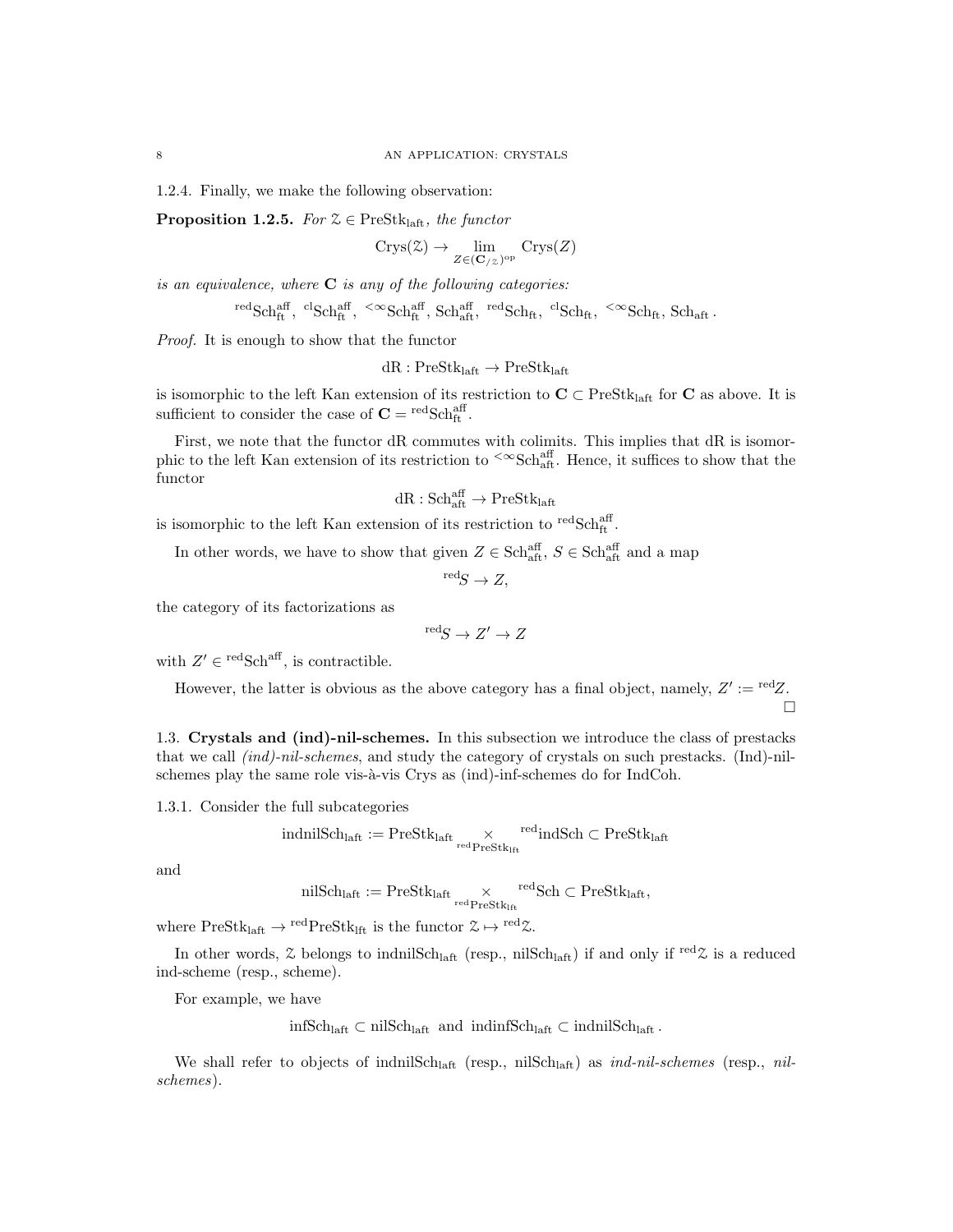1.3.2. We claim:

**Lemma 1.3.3.** The functor dR takes objects of indnilSch<sub>laft</sub> (resp., nilSch<sub>laft</sub>) to indinfSch<sub>laft</sub>  $(resp., infSch<sub>laff</sub>).$ 

Proof. We have

$$
{}^{\rm red}({\mathcal Z}_{\rm dR})={}^{\rm red}{\mathcal Z}.
$$

Now, we claim that for any  $\mathcal{Z} \in \text{PreStk}$ , the corresponding  $\mathcal{Z}_{\text{dR}}$  admits deformation theory. In fact, it admits an  $\infty$ -connective deformation theory: all of its cotangent spaces are zero.

 $\Box$ 

 $\Box$ 

1.3.4. Recall from [Chapter III.2, Definitions 1.6.5(a), 1.6.7(c) and 1.6.11(c)], the notions of (ind)-schematic and (ind)-proper maps of prestacks, as well as (ind)-closed embeddings of prestacks.

## Definition 1.3.5.

(a) We shall say that a map of prestacks is (ind)-nil-schematic if the map of the corresponding reduced prestacks is (ind)-schematic.

(b) We shall say that a map of prestacks is an nil-closed-embedding(ind)-nil-closed embedding if the map of the corresponding reduced prestacks is an ind-closed embedding.

Recall the notion of an (ind)-inf-schematic map of prestacks, see [Chapter III.2, Definitions 3.1.5]. We have:

Corollary 1.3.6. The functor dR takes (ind)-nil-schematic maps in PreStk<sub>laft</sub> to (ind)-infschematic maps.

*Proof.* For a map of prestacks  $f: \mathcal{Z}_1 \to \mathcal{Z}_2$  and  $S \in (\text{Sch}_{\text{aff}}^{\text{aff}})_{/(\mathcal{Z}_2)_{\text{dR}}}$ , the Cartesian product

$$
S \underset{(\mathcal{Z}_2)_{\text{dR}}}{\times} (\mathcal{Z}_1)_{\text{dR}}
$$

identifies with

$$
S \underset{S_{\mathrm{dR}}}{\times} \left( \begin{matrix} \mathrm{red} S \\ 2 \end{matrix} \times \mathcal{Z}_1 \right)_{\mathrm{dR}}.
$$

Now, we use Lemma 1.3.3 and the fact that the subactegory indinf $Sch<sub>laf</sub>$  is preserved by finite limits.

1.3.7. We claim:

**Lemma 1.3.8.** Let  $f : \mathcal{Z}_1 \to \mathcal{Z}_2$  be an ind-nil-proper map in PreStk<sub>laft</sub>. Then:

(a) The functor  $f_{\text{dR},*}: \text{Crys}(\mathcal{Z}_1) \to \text{Crys}(\mathcal{Z}_2)$ , left adjoint to  $f_{\text{dR}}^!$ , is well-defined, and satisfies base change with respect to !-pullbacks.

(b) If f is an ind-nil-closed embedding, then  $f_{\text{dR},*}$  is fully faithful.

Proof. Point (a) follows from Corollary 1.3.6 and [Chapter III.3, Proposition 3.2.4].

To prove point (b), we need to show that the unit of the adjunction

$$
Id_{\mathrm{Crys}(\mathcal{Z}_1)} \to f_{\mathrm{dR}}^! \circ f_{\mathrm{dR},*}
$$

is an isomorphism.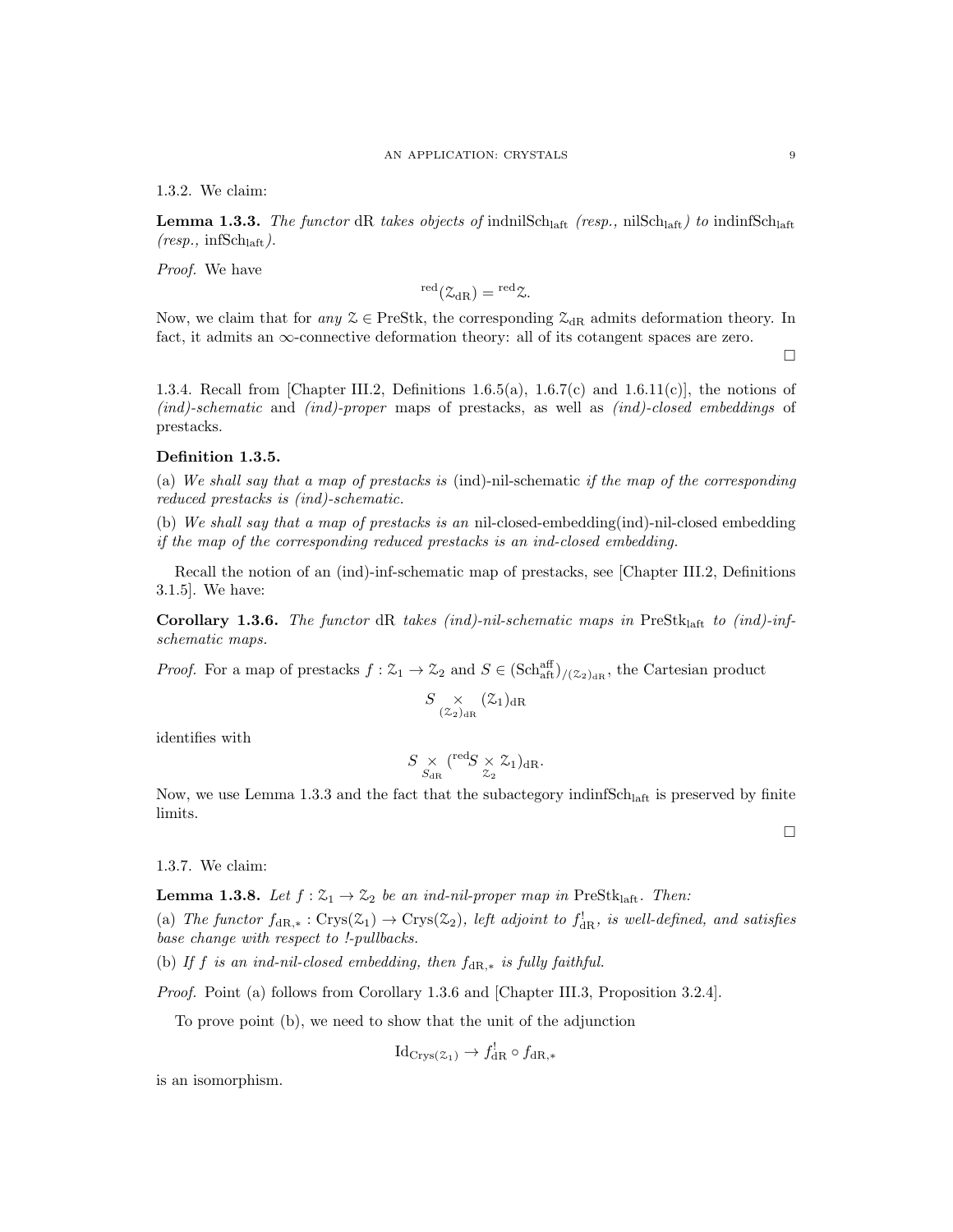Consider the Cartesian square:

$$
\begin{array}{ccc}\n\mathfrak{Z}_1 \times \mathfrak{Z}_1 & \xrightarrow{p_1} & \mathfrak{Z}_1 \\
\downarrow^{p_2} & & \downarrow \\
\mathfrak{Z}_1 & \xrightarrow{\qquad} & \mathfrak{Z}_2.\n\end{array}
$$

The above unit of the adjunction equals the composite map

 $\mathrm{Id}_{\mathrm{Crys}(\mathbb{Z}_1)} \simeq (p_2)_{{\mathrm{dR}},*} \circ (\Delta_{\mathbb{Z}_1})_{{\mathrm{dR}},*}^! \circ (\Delta_{\mathbb{Z}_1})_{{\mathrm{dR}}}^! \circ (p_1)_{{\mathrm{dR}}}^! \to (p_2)_{{\mathrm{dR}},*} \circ (p_1)_{{\mathrm{dR}}}^! \to f_{{\mathrm{dR}}}^! \circ f_{{\mathrm{dR}},*},$ where  $\Delta_{\mathcal{Z}_1}$  is the diagonal map

$$
\mathcal{Z}_1 \rightarrow \mathcal{Z}_1 \underset{\mathcal{Z}_2}{\times} \mathcal{Z}_1,
$$

and second arrow is the co-unit of the  $((\Delta_{\mathcal{Z}_1})_{dR,*}^1, (\Delta_{\mathcal{Z}_1})_{dR}^1)$ -adjunction.

Now, by base change,

$$
(p_2)_{\mathrm{dR},*} \circ (p_1)^!_{\mathrm{dR}} \to f^!_{\mathrm{dR}} \circ f^{}_{\mathrm{dR},*}
$$

is an isomorphism. Hence, it is enough to show that

$$
(p_2)_{\mathrm{dR},*} \circ (\Delta_{\mathcal{Z}_1})_{\mathrm{dR},*} \circ (\Delta_{\mathcal{Z}_1})_{\mathrm{dR}}^! \circ (p_1)_{\mathrm{dR}}^! \to (p_2)_{\mathrm{dR},*} \circ (p_1)_{\mathrm{dR}}^!
$$

is an isomorphism as well. However, the map

$$
(\Delta_{\mathcal{Z}_1})_{\mathrm{dR},*} \circ (\Delta_{\mathcal{Z}_1})_{\mathrm{dR}}^! \to \mathrm{Id}_{\mathrm{Crys}(\mathcal{Z}_1 \underset{\mathcal{Z}_2}{\times} \mathcal{Z}_1)}
$$

is an isomorphism, since  $(\Delta_{\mathcal{Z}_1})_{dR}^!$  is an equivalence (because the map  $\Delta_{\mathcal{Z}_1}$  is a nil-isomorphism).  $\Box$ 

1.4. The functor of de Rham direct image. In this subsection we develop the functor of de Rham direct image (a.k.a., pushforward) for crystals.

1.4.1. Recall the functor

$$
IndCoh_{indinfSch_{laff}}: indinfSch_{laff} \to DGCat_{cont},
$$

that sends a morphism  $f$  to the functor  $f_*^{\text{IndCoh}}$ , see [Chapter III.3, Sect. 4.3].

Precomposing it with the functor

$$
dR:indnilSchlaff \to indinfSchlaff
$$

we obtain a functor

(1.1) 
$$
Crys_{indnilSch_{laff}}: indnilSch_{laff} \to DGCat_{cont}.
$$

1.4.2. For a morphism  $f: \mathcal{Z}_1 \to \mathcal{Z}_2$  in indnilSch<sub>laft</sub> we shall denote the resulting functor

$$
Crys(\mathcal{Z}_1)\to Crys(\mathcal{Z}_2)
$$

by  $f_{\text{dR},*}$ .

In other words,

$$
f_{\mathrm{dR},*} = (f_{\mathrm{dR}})_{*}^{\mathrm{IndCoh}}.
$$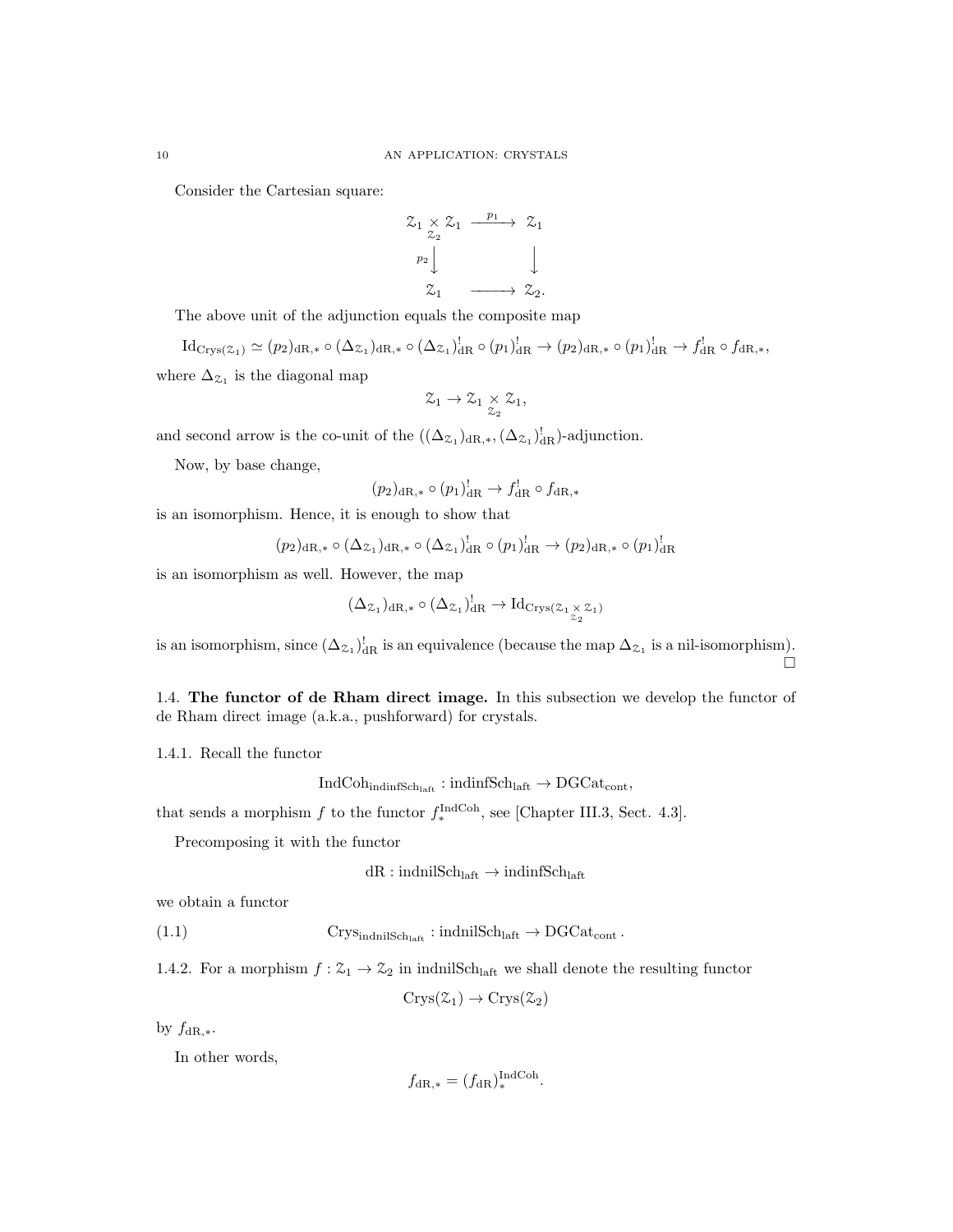1.4.3. From [Chapter III.3, Corollary 5.2.3], we obtain:

Corollary 1.4.4. The restriction of the functor  $Crys_{\text{indnilSch}_\text{left}}$  to the 1-full subcategory

 $(indnilSch<sub>laff</sub>)<sub>ind-proper</sub> \subset indnilSch<sub>laff</sub>$ 

is obtained by passing to left adjoints from the restriction functor  $\text{Crys}_{\text{indnilSch}_\text{laff}}^!$  to

 $((indnikch<sub>laff</sub>)<sub>ind-proper</sub>)<sup>op</sup> \subset (indnilSch<sub>laff</sub>)<sup>op</sup>.$ 

Remark 1.4.5. Note that we have used the notation  $f_{\text{dR},*}$  when f is ind-proper earlier (in Lemma 1.3.8), to denote the left adjoint of  $f_{\rm dR}^!$ . The above corollary implies that the notations are consistent.

1.5. Crystals on ind-nil-schemes as extended from schemes. The material of this subsection will not be used in the sequel and is included for the sake of completeness. We show that the theory of Crys on ind-nil-schemes can be obtained by extending the same theory on schemes.

1.5.1. Consider the category  $\mathrm{redSch}_{\mathrm{ft}}$ , and consider the functors

$$
\mathrm{Crys}^!_{\mathrm{redSch}_\mathrm{ft}}:(\mathrm{^{red}Sch}_\mathrm{ft})^\mathrm{op}\to \mathrm{DGCat}_\mathrm{cont}
$$

and

 $\mathrm{Crys}_{\mathrm{redSch}_\mathrm{ft}}: {}^{\mathrm{red}}\mathrm{Sch}_\mathrm{ft} \to \mathrm{DGCat}_\mathrm{cont}$ .

From Proposition 1.2.5 we obtain:

Corollary 1.5.2. The natural map

$$
\mathrm{Crys}_{\mathrm{indnilSch}_{\mathrm{laft}}}\^!\to \mathrm{RKE}_{(\mathrm{redSch}_{\mathrm{ft}})^{\mathrm{op}}\hookrightarrow(\mathrm{indnilSch}_{\mathrm{laft}})^{\mathrm{op}}}( \mathrm{Crys}_{\mathrm{redSch}_{\mathrm{ft}} }^!)
$$

is an isomorphism.

We are going to prove the following:

Proposition 1.5.3. The natural map

 $LKE_{\text{redSch}_{\text{ft}}}\hookrightarrow$ indnil $\text{Sch}_{\text{latf}}(\text{Crys}_{\text{redSch}_{\text{ft}}})\to \text{Crys}_{\text{indnilSch}_{\text{latf}}}\$ 

is an isomorphism.

The rest of this subsection is devoted to the proof of this proposition.

1.5.4. Consider the 1-full subcategory of indnil $\text{Sch}_{\text{laff}}$  equal to

$$
(\text{indnilSch}_{\text{laff}})_{\text{nil-closed}} = \text{PreStk}_{\text{laff}} \underset{\text{red PreStk}_{\text{lf}}}{\times} (^{\text{red}}\text{indSch}_{\text{laff}})_{\text{closed}}.
$$

I.e., we restrict 1-morphisms to be nil-closed maps.

It is enough to show that the map in Proposition 1.5.3 becomes an isomorphism when restricted to the above subcategory. This follows by [Chapter III.3, Corollary 4.1.4] from Proposition 1.4.4 and the following statement:

# Proposition 1.5.5.

(a) The map

$$
\begin{array}{lcl} \left((\mathrm{RKE}_{(\mathrm{redSch}_{\mathrm{ft}})^{\mathrm{op}} \hookrightarrow (\mathrm{indnilSch}_{\mathrm{laff}})^{\mathrm{op}}}) \, (\mathrm{Crys}^\mathrm{l}_{\mathrm{redSch}_{\mathrm{ft}}})\right) \vert_{((\mathrm{indnilSch}_{\mathrm{laff}})_{\mathrm{nil}\text{-closed}})^{\mathrm{op}}} \to \\ & \to \mathrm{RKE}_{((\mathrm{redSch}_{\mathrm{ft}})_{\mathrm{closed}})^{\mathrm{op}} \hookrightarrow ((\mathrm{indnilSch}_{\mathrm{laff}})_{\mathrm{nil}\text{-closed}})^{\mathrm{op}}} (\mathrm{Crys}^\mathrm{l}_{\mathrm{redSch}_{\mathrm{ft}}} \vert_{((\mathrm{redSch}_{\mathrm{ft}})_{\mathrm{closed}})^{\mathrm{op}}}) \end{array}
$$

is an isomorphism.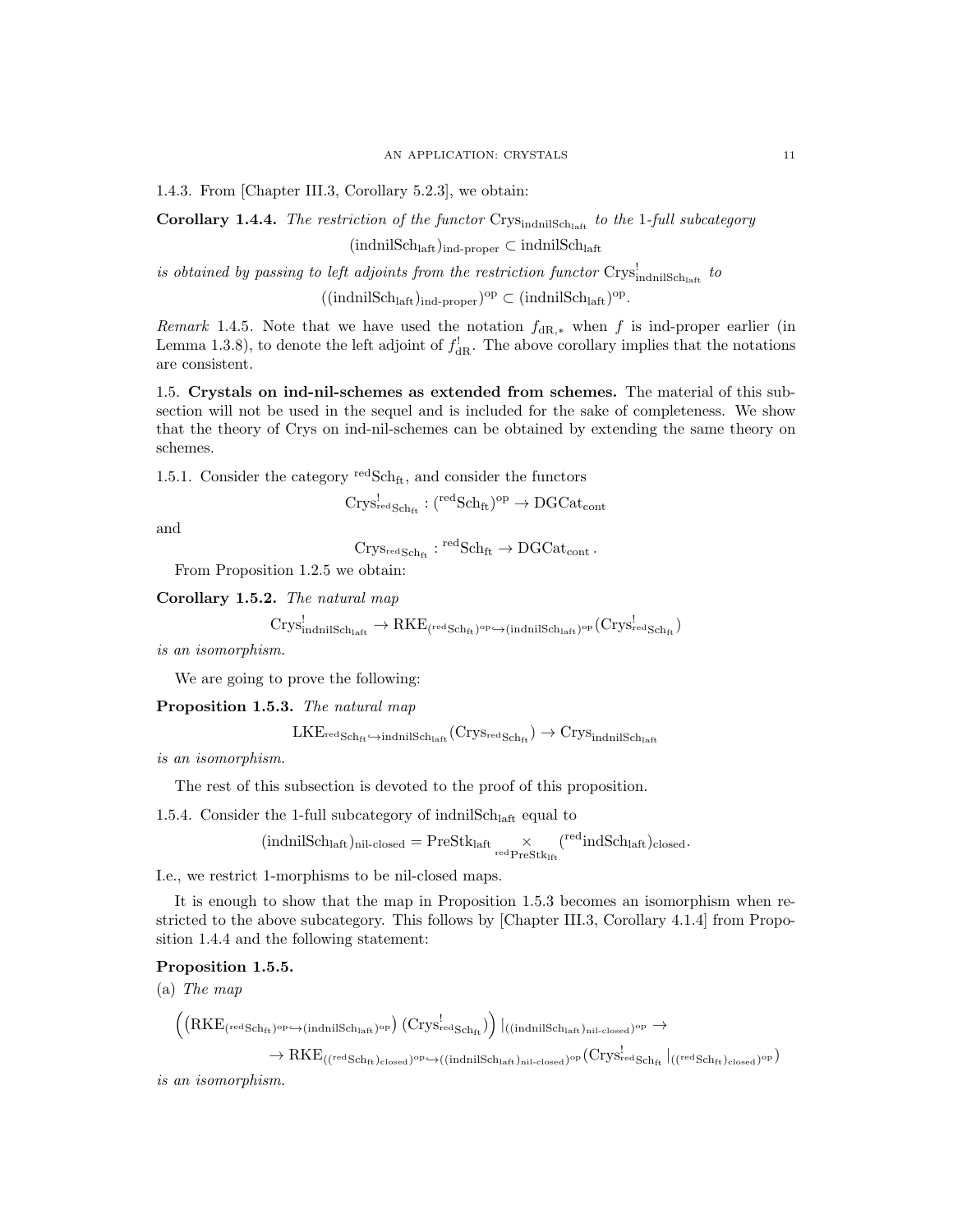(b) The map

$$
\begin{array}{c}\mathrm{LKE}_{(\mathrm{redSch}_{\mathrm{ft}})_{\mathrm{closed}}\hookrightarrow(\mathrm{indnilSch}_{\mathrm{laft}})_{\mathrm{nil-closed}}(\mathrm{Crys}_{\mathrm{redSch}_{\mathrm{ft}}}\left\vert_{(\mathrm{redSch}_{\mathrm{ft}})_{\mathrm{closed}}}\right)\to\\ \hphantom{L\leftarrow} \to (\mathrm{LKE}_{\mathrm{redSch}_{\mathrm{ft}}\hookrightarrow\mathrm{indnilSch}_{\mathrm{lat}}(\mathrm{Crys}_{\mathrm{redSch}_{\mathrm{ft}}}))\left\vert_{(\mathrm{indnilSch}_{\mathrm{lat}})_{\mathrm{nil-closed}}}\right.\\ \hphantom{L\leftarrow} \end{array}
$$

is an isomorphism.

Proof. Follows from the fact that for

 $\mathcal{Z} \in \text{indnilSch}_{\text{left}}$ 

the category

 $\{f: Z \to \mathcal{Z}, \quad Z \in {}^{\text{red}}Sch_{\text{ft}}, \quad f \text{ is nil-closed}\}\$ 

is cofinal in

$$
\{f: Z \to \mathcal{Z}, \quad Z \in {}^{\text{red}}\text{Sch}_{\text{ft}}\},\
$$

by [Chapter III.2, Corollary 1.7.5(b)]

1.6. Properties of the category of crystals on (ind)-nil-schemes. In this subsection we study properties of the category Crys( $\mathcal{Z}$ ) on a given object  $\mathcal{Z} \in \text{indnilSch}_{\text{laff}}$ .

1.6.1. We claim:

Proposition 1.6.2. The functor

$$
Crys(\mathcal{Z}) \to \lim_{f:Z \to \mathcal{Z}} Crys(Z)
$$

is an equivalence, where the limit is taken over the index  $\infty$ -category

 ${f : Z \to \mathcal{Z}, Z \in \text{redSch}_{ft}, f \text{ is nil-closed}}.$ 

For every  $f: Z \to \mathcal{Z}$  as above, the corresponding functor

$$
f_{\text{dR},*}: \text{Crys}(Z) \to \text{Crys}(\mathcal{Z})
$$

is fully faithful.

*Proof.* The first assertion follows from Proposition 1.2.5 for  $C = \text{redSch}^{\text{aff}}_{\text{ft}}$  and [Chapter III.2, Corollary  $1.7.5(b)$ .

The second assertion follows from Lemma 1.3.8(b).

1.6.3. Compact generation. From [Chapter III.3, Corollary 3.2.2] and , we obtain:

**Corollary 1.6.4.** The category  $Crys(\mathbb{Z})$  is compactly generated.

From Proposition 1.6.2, combined with [DrGa2, Corollary 1.9.4 and Lemma 1.9.5], we have the following more explicit description of the subcategory

$$
Crys(\mathcal{Z})^c \subset Crys(\mathcal{Z}).
$$

**Corollary 1.6.5.** Compact objects of Crys $(\mathcal{Z})$  are those that can be obtained as

 $f_{\text{dR},*}(\mathcal{M}), \quad \mathcal{M} \in \text{Crys}(Z)^c, \ Z \in {}^{\text{red}}\text{Sch}_{\text{ft}} \text{ and } f \text{ is a nil-closed map } Z \to \mathcal{Z}.$ 

 $\Box$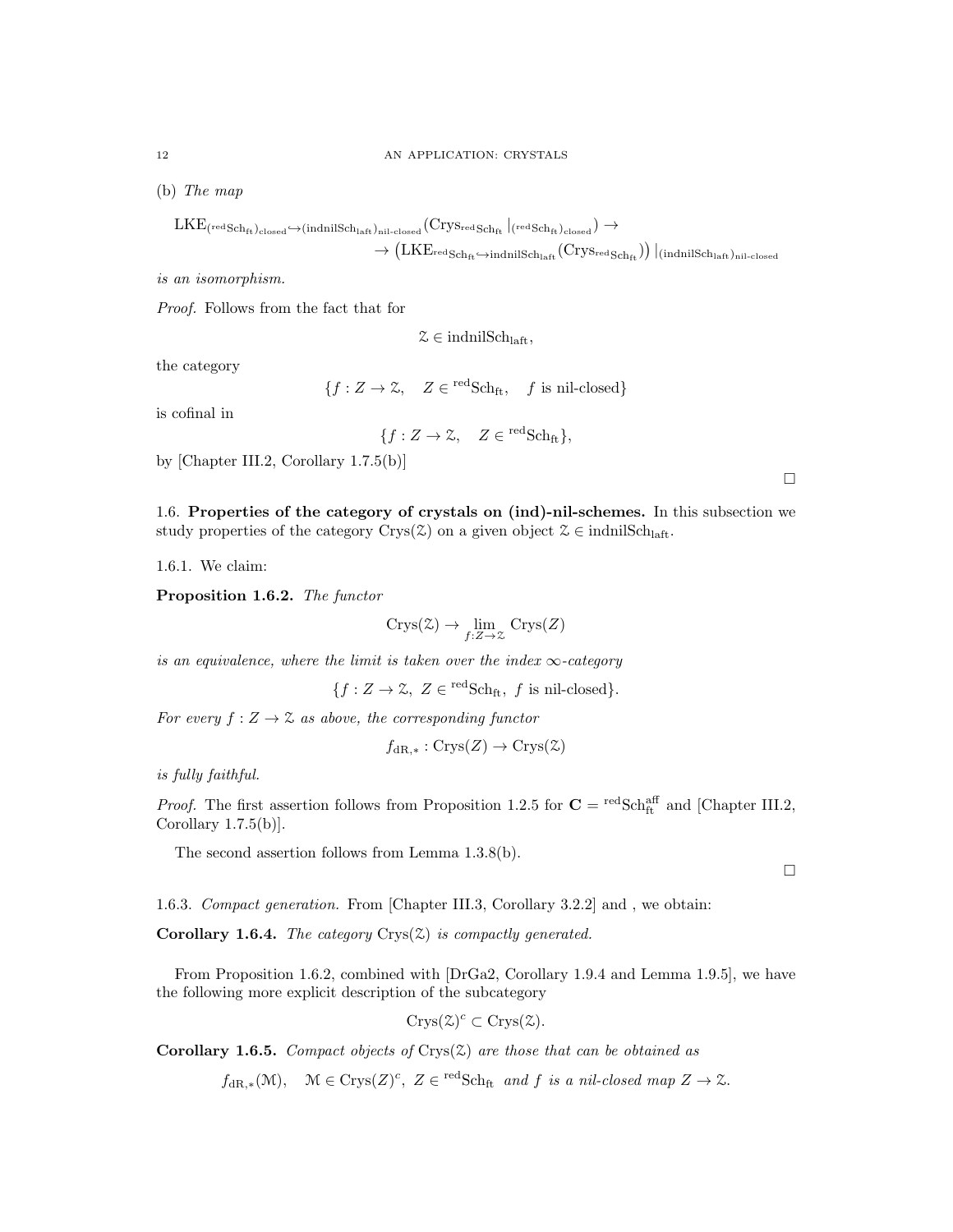1.6.6. t-structure. According to [Chapter III.3, Sect. 3.4], the category Crys( $\mathcal{Z}$ ) carries a canonical t-structure. It is characterized by the following property:

$$
\mathcal{M} \in \text{Crys}(\mathcal{Z})^{\geq 0} \Leftrightarrow \text{oblv}_{\text{dR},\mathcal{Z}}(\mathcal{M}) \in \text{IndCoh}(\mathcal{Z})^{\geq 0}.
$$

In addition, from [Chapter III.3, Corollary 3.4.4], we obtain:

## Corollary 1.6.7.

(a) An object  $\mathcal{M} \in \mathrm{Crys}(\mathcal{Z})$  lies in  $\mathrm{Crys}(\mathcal{Z})^{\geq 0}$  if and only if for every nil-closed map  $f: Z \to \mathcal{Z}$ with  $Z \in {}^{\text{red}}S\text{ch}_{ft}$  we have

$$
f_{\text{dR}}^!(\mathcal{M}) \in \text{Crys}(Z)^{\geq 0}.
$$

(b) The category Crys $(\mathfrak{X})^{\leq 0}$  is generated under colimits by the essential images of Crys $(Z)^{\leq 0}$ for  $f: Z \to \mathcal{Z}$  with  $Z \in {}^{\text{red}}Sch_{ft}$  and f nil-closed.

2. Crystals as a functor out of the category of correspondences

In this section we extend the formalism of crystals to a functor out of the category of correspondences.

2.1. Correspondences and the de Rham functor. In this subsection we show that the de Rham functor turns (ind)-nil-schematic morphisms into (ind)-inf-schematic ones.

2.1.1. Recall that the functor dR commutes with Cartesian products. Combining this observation with Lemma 1.3.6, we obtain that dR gives rise to a functor of  $(\infty, 2)$ -categories:

 $\text{Corr}(\text{dR})_{\text{indnikch};\text{all}}^{\text{ind-proper}}: \text{Corr}(\text{PreStk}_{\text{laff}})_{\text{indnikch};\text{all}}^{\text{indnikch}} \& \text{ind-proper}} \rightarrow \text{Corr}(\text{PreStk}_{\text{laff}})_{\text{indlinkch};\text{all}}^{\text{indinfsch}}.$ 

Hence, from [Chapter III.3, Theorem 5.4.3 and Proposition 5.5.3], we obtain:

Theorem 2.1.2. There exists a canonically defined functor

 $\mathrm{Crys}_{\mathrm{Corr}(\mathrm{PreStk}_{\mathrm{laff}},\mathrm{ind}_{\mathrm{nilsch};\mathrm{all}})}$ indnilsch & ind-proper  $:\mathrm{Corr}(\mathrm{PreStk}_{\mathrm{laff}},\mathrm{ind}_{\mathrm{nilsch};\mathrm{all}})$ indnilsch;all  $\rightarrow \mathrm{DGCat}_{\mathrm{cont}}^{\mathrm{2-Cat}},$ 

equipped with an isomorphism

$$
\mathrm{Crys}_{\mathrm{Corr}(\mathrm{PreStk}_{\mathrm{laff}})_\mathrm{indnilsch,all}}\vert_{\mathrm{end\text{-}proper}}\vert_{(\mathrm{PreStk}_{\mathrm{laff}})^\mathrm{op}}\simeq \mathrm{Crys}^\mathrm{l}_{\mathrm{PreStk}_{\mathrm{laff}}}.
$$

Furthermore, the restriction

$$
\mathrm{Crys}_{\mathrm{Corr}(\mathrm{PreStk}_{\mathrm{laff}})_{\mathrm{indnilsch};\mathrm{all}}}\mathrel{:=}\mathrm{Crys}_{\mathrm{Corr}(\mathrm{PreStk}_{\mathrm{laff}})_{\mathrm{indnilsch};\mathrm{all}}^{\mathrm{indnilsch}}}\vert_{\mathrm{corr}(\mathrm{PreStk}_{\mathrm{laff}})_{\mathrm{indnilsch};\mathrm{all}}}
$$

uniquely extends to a functor

 $\mathrm{Crys}_{\mathrm{Corr}(\mathrm{PreStk}_{\mathrm{laft}})_{\mathrm{indinilsch;all}}^{\mathrm{nil}\text{-}\mathrm{open}}}: \mathrm{Corr}(\mathrm{PreStk}_{\mathrm{laft}})_{\mathrm{indnikch;all}}^{\mathrm{nil}\text{-}\mathrm{open}} \to \left(\mathrm{DGCat}_{\mathrm{cont}}^{\mathrm{2-Cat}}\right)^{\mathrm{2-} \mathrm{op}}.$ 

2.1.3. As in the case of [Chapter III.3, Theorem 5.5.3], the content of Theorem 2.1.2 is the existence of the functor

$$
f_{\text{dR},*}: \text{Crys}(\mathcal{Z}_1) \to \text{Crys}(\mathcal{Z}_2)
$$

for ind-nil-schematic morphisms of prestacks  $f : \mathcal{Z}_1 \to \mathcal{Z}_2$ , and of the base change isomorphisms compatible with proper and nil-open adjunctions. Namely, for a Cartesian diagram of prestacks

$$
\begin{array}{ccc}\n\mathcal{Z}_1' & \xrightarrow{g_1} & \mathcal{Z}_1 \\
f' \downarrow & & \downarrow f \\
\mathcal{Z}_2' & \xrightarrow{g_2} & \mathcal{Z}_2,\n\end{array}
$$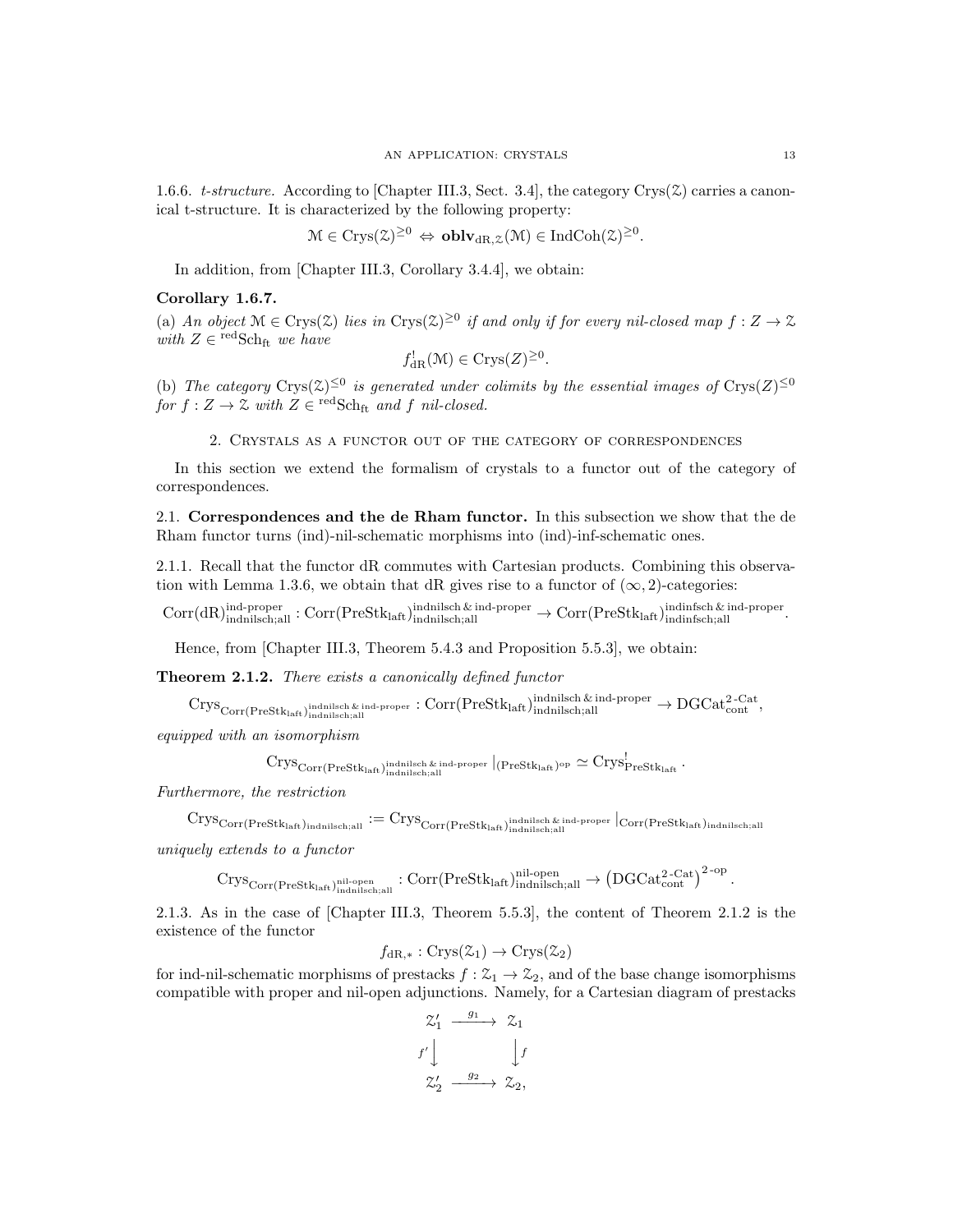with f ind-nil-schematic, we have a canonical isomorphism

 $(2.1)$  $\mathcal{O}_{\mathrm{dR},*} \circ g_{1,\mathrm{dR}}^! \xrightarrow{\sim} g_{2,\mathrm{dR}}^! \circ f_{\mathrm{dR},*}.$ 

Moreover, if f is ind-proper, then  $f_{\text{dR},*}$  is the left adjoint of  $f_{\text{dR}}^!$ . Furthermore, the isomorphism (2.1) is the one arising by adjunction if either  $f_X$  or  $g_2$  is ind-proper.

If  $f$  is a nil-open embedding (i.e., the map of the corresponding reduced prestacks is an open embedding), then  $f_{\text{dR},*}$  is the right adjoint of  $f_{\text{dR}}^!$ . Furthermore, the isomorphism (2.1) is the one arising by adjunction if either  $f_X$  or  $g_2$  is a nil-open embedding.

2.1.4. Now, let us restrict the functor  $\text{Crys}_{\text{Corr}(\text{PreStk}_{\text{laff}},\text{ind}_{\text{nilsch},\text{all}})}$  indnilsch;all

 $\mathrm{Corr}(\mathrm{indnilSch}_{\mathrm{laft}})_{\mathrm{all};\mathrm{all}}^{\mathrm{ind-proper}} \subset \mathrm{Corr}(\mathrm{PreStk}_{\mathrm{laft}})_{\mathrm{indnilsch};\mathrm{all}}^{\mathrm{indnilsch\&\mathrm{ind-proper}}.$ 

We denote the resulting functor by  $\text{Crys}_{\text{Corr}(\text{indnilSch}_{\text{alt}},\text{all};\text{all})}^{\text{ind-proper}}$ . From [Chapter III.3, Theorems 5.2.2 and 5.4.3] we obtain:

**Corollary 2.1.5.** The restriction of Crys<sub>Corr(indnilSchlaft)</sub>  $_{\text{all,all}}^{\text{ind-proper}}$  to

 $\operatorname{indnilSch}_\text{laft} \subset \operatorname{Corr}(\operatorname{indnilSch}_\text{laft})^\text{ind-preper}_\text{all;all}$ 

identifies canonically with the functor  $Crys_{\text{indnilSch}_{\text{laff}}}$  of  $(1.1)$ .

2.1.6. Further restricting along

$$
\mathrm{Corr}(\mathrm{nilSch}_\mathrm{aft})^\mathrm{proper}_\mathrm{all;all}\rightarrow \mathrm{Corr}(\mathrm{indnilSch}_\mathrm{laft})^\mathrm{ind-preper}_\mathrm{all;all},
$$

we obtain a functor

$$
\rm{Crys}_{\rm{(nilSch_{\rm{aff}}})_{{\rm{all}};{\rm{all}}}} \rightarrow (\rm{DGCat}_{{\rm{cont}}})^{\rm{2-Cat}}
$$

denoted by  $\text{Crys}_{\text{(nilSch_{aff})}}^{\text{proper}}$ .

In particular, we obtain a functor

$$
\operatorname{Crys}_{\operatorname{nilSch}_{\operatorname{aft}}}:=\operatorname{Crys}_{(\operatorname{Sch}_{\operatorname{aft}})_{\operatorname{all};\operatorname{all}}^{\operatorname{proper}}}\vert_{\operatorname{nilSch}_{\operatorname{aft}}},
$$

which is also isomorphic to

 $\mathrm{Crys}_{\mathrm{indnilSch}_{\mathrm{laff}}}$  nilSch<sub>aft</sub>

2.2. The multiplicative structure of the functor of crystals. In this subsection we show how the formalism of crystals as a functor out of the category of correspondences gives rise to Verdier duality.

2.2.1. Duality. From [Chapter III.3, Theorem 6.2.2], we obtain:

Theorem 2.2.2. We have a commutative diagram of functors

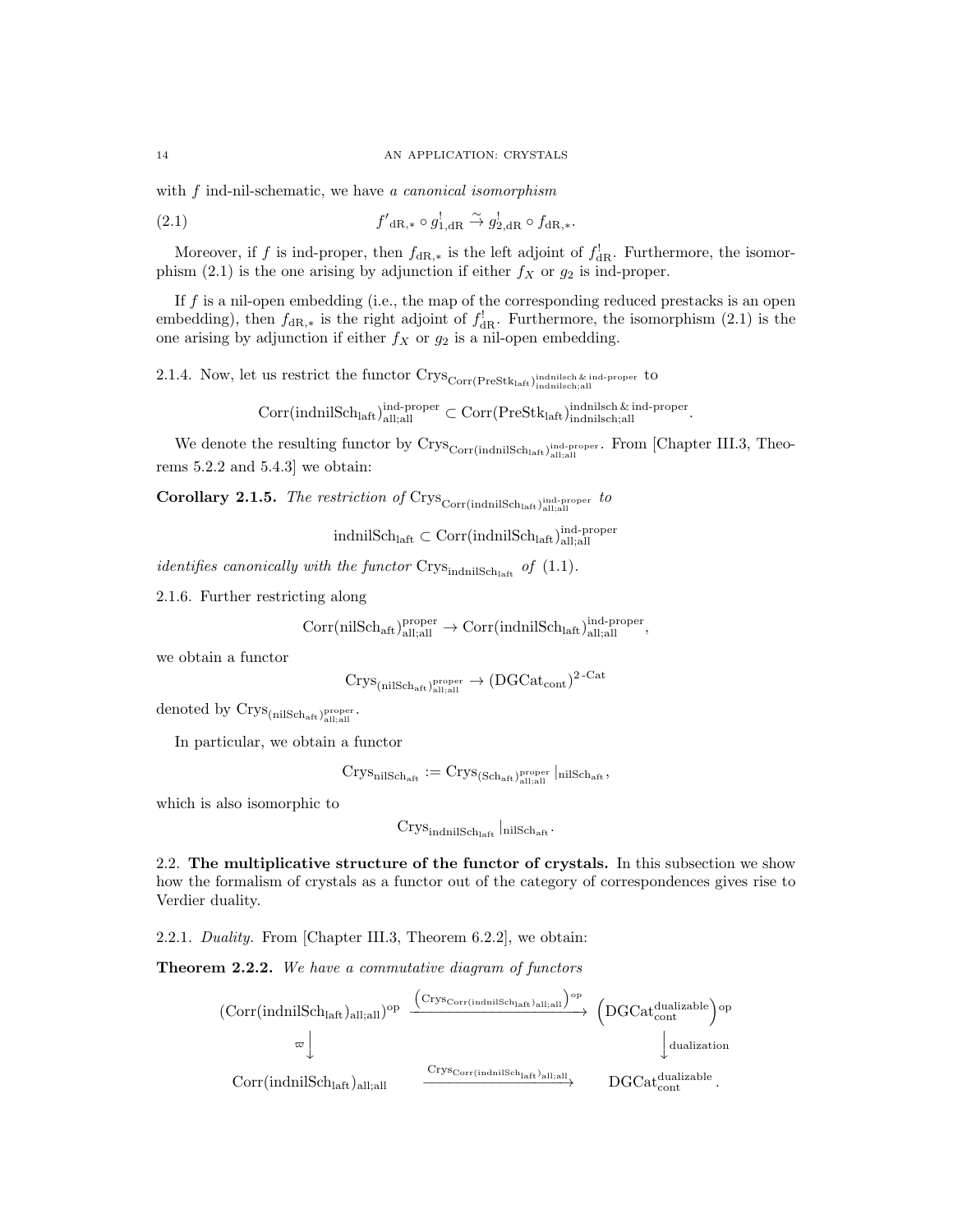2.2.3. Concretely, this theorem says that for  $\mathcal{Z} \in \text{indnilSch}_{\text{laff}}$  there is a canonical involutive equivalence

(2.2) 
$$
\mathbf{D}_{\mathcal{Z}}^{\text{Verdier}} : \text{Crys}(\mathcal{Z})^{\vee} \simeq \text{Crys}(\mathcal{Z}),
$$

and for a map  $f: \mathcal{Z}_1 \to \mathcal{Z}_2$  in indnilSch<sub>laft</sub> there is a canonical identification

$$
f_{\mathrm{dR}}^! \simeq (f_{\mathrm{dR},*})^\vee.
$$

2.2.4. As in [Chapter III.3, Sect. 6.2.6], we can write the unit and counit maps

 $\mu_{\mathcal{Z}_{\text{dR}}} : \text{Vect} \to \text{Crys}(\mathcal{Z}) \otimes \text{Crys}(\mathcal{Z})$  and  $\epsilon_{\mathcal{Z}_{\text{dR}}} : \text{Crys}(\mathcal{Z}) \otimes \text{Crys}(\mathcal{Z}) \to \text{Vect}$ 

explicitly.

Namely,  $\epsilon_{\mathcal{Z}_{dR}}$  is the composition

$$
Crys(\mathbb{Z}) \otimes Crys(\mathbb{Z}) \simeq Crys(\mathbb{Z} \times \mathbb{Z}) \stackrel{\Delta^!_{\mathbb{Z}.dR}}{\longrightarrow} Crys(\mathbb{Z}) \stackrel{\Gamma_{dR}(\mathbb{Z}, -)}{\longrightarrow} Vect,
$$

where

$$
\Gamma_{\mathrm{dR}}(\mathcal{Z},-) := (p_{\mathcal{Z}})_{\mathrm{dR},*},
$$

and  $\mu_{\mathcal{Z}_{\text{dR}}}$  is the composition

Vect 
$$
\xrightarrow{\omega_{\mathcal{Z}_{\mathrm{dR}}}} \mathrm{Crys}(\mathcal{Z}) \xrightarrow{(\Delta_{\mathcal{Z}})_{\mathrm{dR},*}} \mathrm{Crys}(\mathcal{Z} \times \mathcal{Z}) \simeq \mathrm{Crys}(\mathcal{Z}) \otimes \mathrm{Crys}(\mathcal{Z}).
$$

2.2.5. Verdier duality. For  $\mathcal{Z} \in \text{indnilSch}_{\text{laff}}$ , let  $\mathbb{D}_{\mathcal{Z}}^{\text{Verdier}}$  denote the canonical equivalence

$$
(\mathrm{Crys}(\mathcal{Z})^c)^{\mathrm{op}} \to \mathrm{Crys}(\mathcal{Z})^c,
$$

corresponding to the isomorphism (2.2).

In other words,

$$
\mathbb{D}_{\mathcal{Z}}^{\text{Verdier}} = \mathbb{D}_{\mathcal{Z}_{\text{dR}}}^{\text{Serre}}.
$$

2.2.6. As a particular case of [Chapter III.3, Corollary 6.2.9], we obtain:

**Corollary 2.2.7.** Let  $f : \mathcal{Z}_1 \to \mathcal{Z}_2$  be an ind-proper map in indnilSch<sub>laft</sub>. Then we have a commutative diagram:

$$
\begin{array}{ccc}\n(\text{Crys}(\mathcal{Z}_1)^c)^{\text{op}} & \xrightarrow{\mathbb{D}_{\mathcal{Z}_1}^{\text{Verdier}}} & \text{Crys}(\mathcal{Z}_1)^c \\
(\text{Jac},*)^{\text{op}} & & \downarrow f_{\text{dR},*} \\
(\text{Crys}(\mathcal{Z}_2)^c)^{\text{op}} & \xrightarrow{\mathbb{D}_{\mathcal{Z}_2}^{\text{Verdier}}} & \text{Crys}(\mathcal{Z}_2)^c.\n\end{array}
$$

In view of Corollary 1.6.5, the above corollary gives an expression of the Verdier duality functor on  $\mathcal{Z} \in \text{indnilSch}_{\text{left}}$  in terms of that on schemes.

2.2.8. Convolution for crystals.

Returning to the entire  $(\infty, 2)$ -category Corr(PreStk<sub>laft</sub>) indnilsch & ind-proper and the corresponding functor

 $\operatorname{IndCoh}_{\text{Corr}(\text{PreStk}_\text{laff})_{\text{indnilsch} ; \text{all}}^{\text{indnilsch} \text{ & \text{ind-proper}}},$ 

we obtain, from [Chapter III.3, Sect. 6.3], that the functor

 $\mathrm{Crys}_{\mathrm{Corr}(\mathrm{PreStk}_\mathrm{laff},\mathrm{ind}_\mathrm{inidsh,all})}$ indnilsch & ind-proper :  $\mathrm{Corr}(\mathrm{PreStk}_\mathrm{laff},\mathrm{ind}_\mathrm{inidsh,all})$ indnilsch;all

carries a canonical right-lax symmetric monoidal structure.

As in [Chapter III.3, Sect. 6.3.2], we have: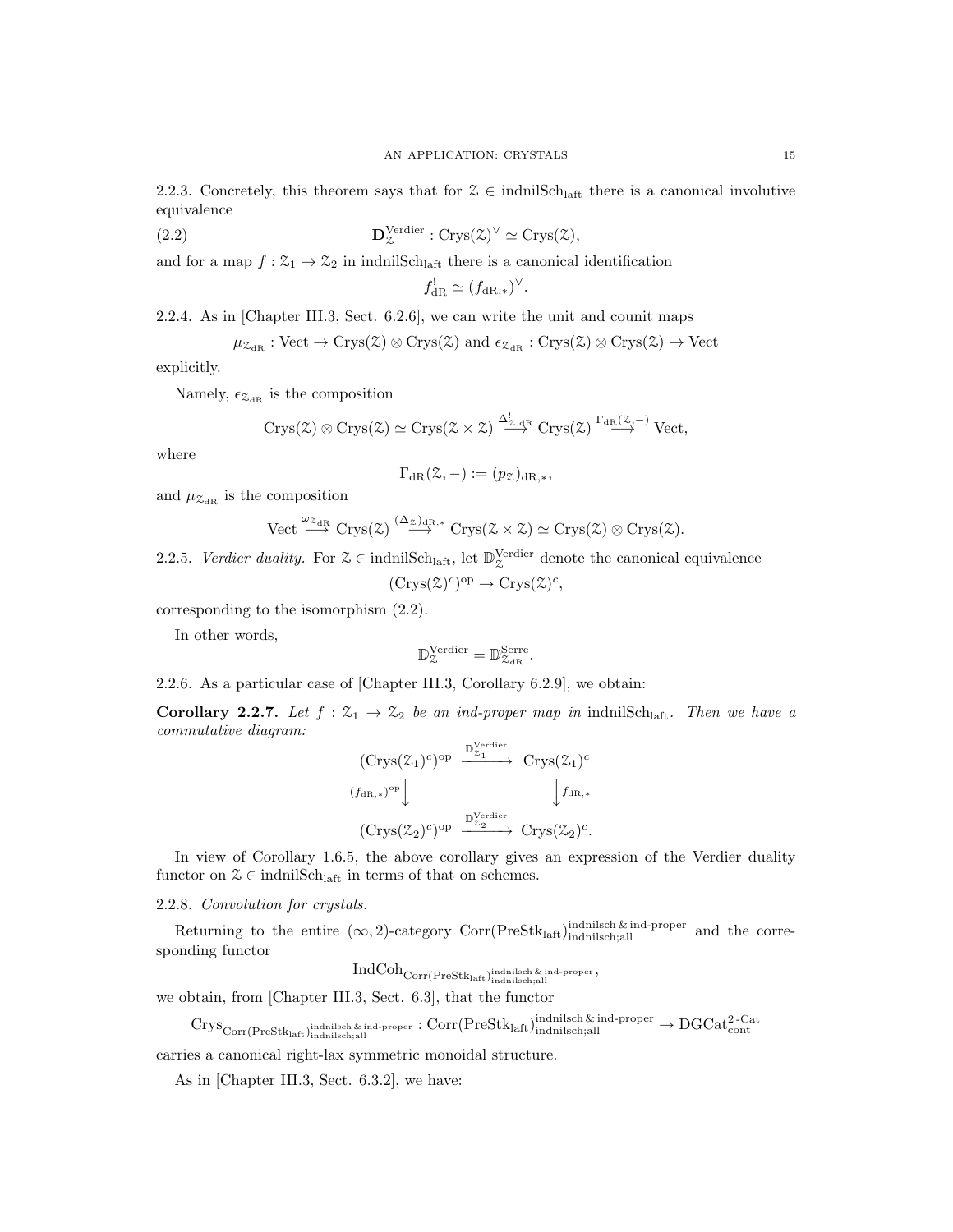(i) Given a Segal object  $\mathbb{R}^{\bullet}$  of PreStk<sub>laft</sub>, with the target and composition maps ind-nilschematic, the category  $Crys(\mathcal{R})$  acquires a monoidal structure given by convolution, and as such it acts on Crys(X) (here, as in [Chapter II.2, Sect. 5.1.1],  $\mathfrak{X} = \mathbb{R}^0$  and  $\mathbb{R} = \mathbb{R}^1$ ).

(ii) If the composition map is ind-proper, then  $\omega_{\mathcal{R}} \in \text{Crys}(\mathcal{R})$  acquires the structure of an algebra in Crys( $\mathcal{R}$ ). The action of this algebra on IndCoh( $\mathcal{X}$ ), viewed as a plain endo-functor, is given by

$$
(p_t)_{\mathrm{dR},*} \circ (p_s)^!_{\mathrm{dR}}.
$$

### 3. Inducing crystals

In this section we study the interaction between the functors IndCoh and Crys.

3.1. The functor of induction. In this subsection we show that the forgetful functor

$$
Crys(\mathcal{Z}) \to \mathrm{IndCoh}(\mathcal{Z})
$$

admits a left adjoint, provided that  $\mathcal Z$  is a prestack that admits deformation theory.

3.1.1. For an object  $\mathcal{Z} \in \text{PreStk}_{\text{laff}}$  consider the canonical map

$$
p_{\mathrm{dR},\mathcal{Z}} : \mathcal{Z} \to \mathcal{Z}_{\mathrm{dR}}.
$$

We claim:

**Proposition 3.1.2.** Suppose that  $\mathcal Z$  admits deformation theory. Then the map  $p_{\text{dR},\mathcal Z}$  is an inf-schematic nil-isomorphism.

*Proof.* We need to show that for  $S \in (\text{Sch}_{\text{aff}}^{\text{aff}})_{\text{at}}$ , the Cartesian product

$$
(3.1) \t\t\t S \underset{z_{\rm dR}}{\times} z
$$

is an inf-scheme.

Clearly, the above Cartesian product belongs to PreStklaft, and its underlying reduced prestack identifies with redS. Hence, it remains to show that  $(3.1)$  admits deformation theory. This holds because the category  $PreStk_{def-latt}$  is closed under finite limits.

 $\Box$ 

3.1.3. From Proposition 3.1.2 and [Chapter III.3, Proposition 3.1.2(a)] we obtain:

Corollary 3.1.4. Let  $\mathcal Z$  be an object of PreStk<sub>def-laft</sub>. Then the functor

$$
\mathbf{oblv}_{\mathrm{dR},\mathcal{Z}}:\mathrm{Crys}(\mathcal{Z})\to\mathrm{IndCoh}(\mathcal{Z})
$$

admits a left adjoint.

We denote the left adjoint to  $oblv_{dR,\mathcal{Z}}$ , whose existence is given by the above corollary, by  $\mathbf{ind}_{\mathrm{dR},z}$ .

3.1.5. Thus, for  $\mathcal{Z} \in \text{PreStk}_{\text{def-laff}},$  we obtain an adjoint pair

(3.2)  $\mathbf{ind}_{\mathrm{dR},\mathcal{Z}} : \mathrm{IndCoh}(\mathcal{Z}) \rightleftarrows \mathrm{Crys}(\mathcal{Z}) : \mathbf{oblv}_{\mathrm{dR},\mathcal{Z}}.$ 

We claim:

**Lemma 3.1.6.** The pair  $(3.2)$  is monadic.

*Proof.* Since **obly**<sub>dR, Z</sub> is continuous, we only need to check that it is conservative. However, this follows from [Chapter III.3, Proposition 3.1.2(b)].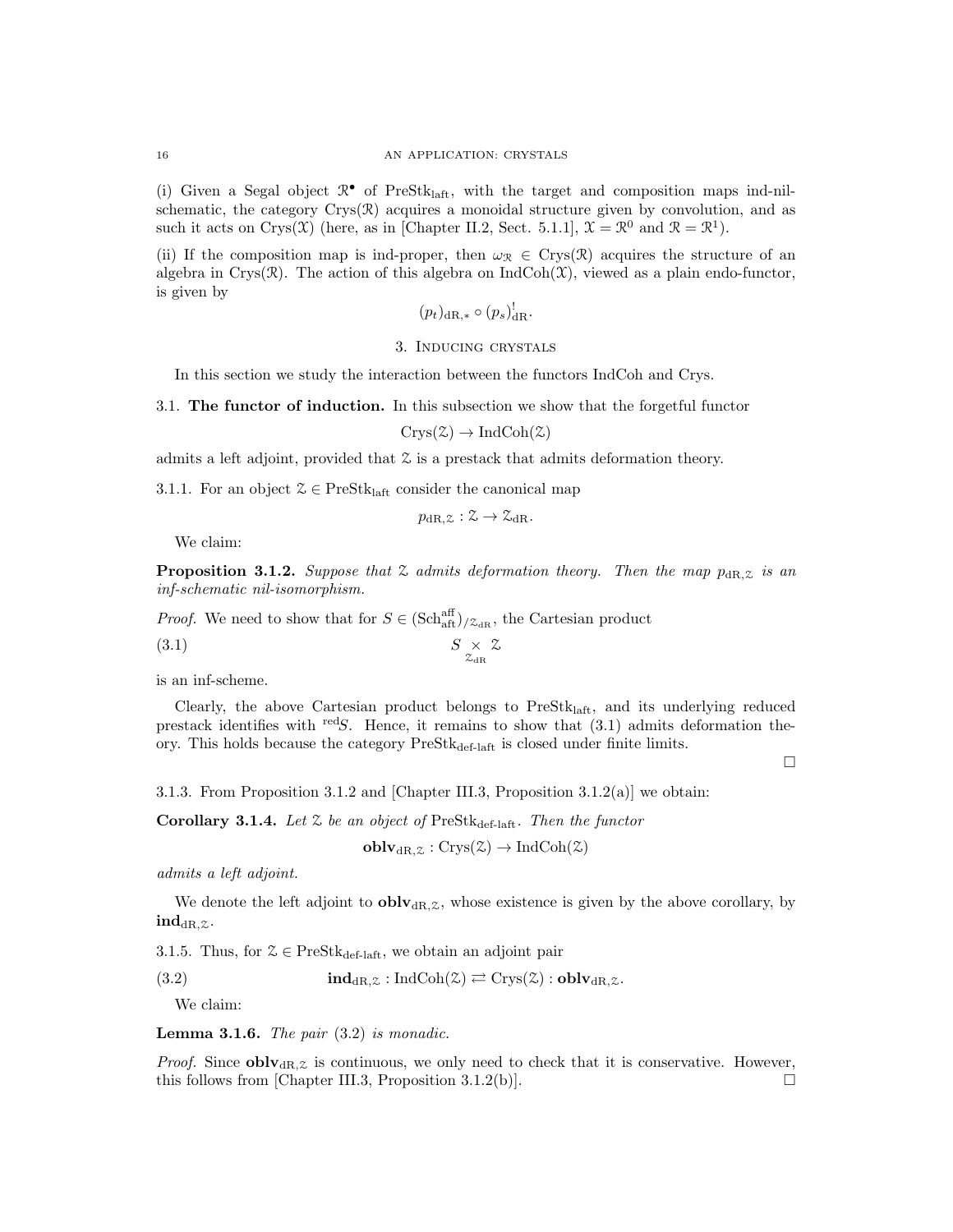3.1.7. The next corollary of Proposition 3.1.2 expresses the functoriality of the operation of induction:

Corollary 3.1.8. There is a canonically defined natural transformation

 $\textbf{ind}_{\text{dR}}:\text{IndCoh}_{(\text{PreStk}_{\text{laff}})_{\text{indinfsch}}}\vert_{(\text{PreStk}_{\text{def-laff}})_{\text{indinfsch}}} \Rightarrow \text{Crys}_{(\text{PreStk}_{\text{laff}})_{\text{indinfsch}}}\vert_{(\text{PreStk}_{\text{def-laff}})_{\text{indinfsch}}},$ 

as functors

$$
(\mathrm{PreStk}_{\mathrm{def-laft}})_{\mathrm{indinf-sch}} \to \mathrm{DGCat}_{\mathrm{cont}}.
$$

In particular, the above corollary says that for an ind-inf-schematic morphism  $f: \mathcal{Z}_1 \to \mathcal{Z}_2$ of objects of  $\mathrm{PreStk}_{\mathrm{def-laft}},$  the following diagram of functors commutes:

$$
\begin{array}{ccc}\n\text{IndCoh}(\mathcal{Z}_1) & \xrightarrow{\textbf{ind}_{\text{dR},\mathcal{Z}_1}} & \text{Crys}(\mathcal{Z}_1) \\
\downarrow f_*^{\text{IndCoh}} & & \downarrow f_{\text{dR},*} \\
\text{IndCoh}(\mathcal{Z}_2) & \xrightarrow{\textbf{ind}_{\text{dR},\mathcal{Z}_2}} & \text{Crys}(\mathcal{Z}_2).\n\end{array}
$$

3.2. Induction on ind-inf-schemes. In this subsection, let  $\mathcal Z$  be an object of indinfSch<sub>laft</sub>. We study the interaction of the induction functor with that of Serre and Verdier dualities.

3.2.1. We have:

**Lemma 3.2.2.** The functor  $\text{ind}_{\text{dR},z}$  sends  $\text{IndCoh}(\mathcal{Z})^c$  to  $\text{Crys}(\mathcal{Z})^c$ .

*Proof.* Follows from the fact that the functor  $oblv_{dR,\mathcal{Z}}$  is continuous and conservative.

3.2.3. Induction and duality. Let us apply isomorphism [Chapter III.3, Equation (6.2)] to the map

$$
p_{\mathrm{dR},\mathcal{Z}}:\mathcal{Z}\to\mathcal{Z}_{\mathrm{dR}}.
$$

We obtain:

Corollary 3.2.4. Under the isomorphisms

$$
\mathbf{D}_{\mathcal{Z}}^{\text{Serre}}: \text{IndCoh}(\mathcal{Z})^{\vee} \simeq \text{IndCoh}(\mathcal{Z}) \text{ and } \mathbf{D}_{\mathcal{Z}}^{\text{Verdier}}: \text{Crys}(\mathcal{Z})^{\vee} \simeq \text{Crys}(\mathcal{Z}),
$$

we have a canonical identification

$$
({\bf oblv}_{\mathrm{dR},\mathbb{Z}})^\vee \simeq {\bf ind}_{\mathrm{dR},\mathbb{Z}}.
$$

In addition, by [Chapter III.3, Corollary 6.2.9]

Corollary 3.2.5. The following diagram of functors commutes:

$$
\begin{array}{ccc}\n\text{(IndCoh}(\mathcal{Z})^c)^{\text{op}} & \xrightarrow{\mathbb{D}_{\mathcal{Z}}^{\text{Serre}}} & \text{IndCoh}(\mathcal{Z})^c \\
\text{(ind}_{\text{dR},z})^{\text{op}} & \downarrow & \text{ind}_{\text{dR},z} \\
\text{(Crys}(\mathcal{Z})^c)^{\text{op}} & \xrightarrow{\mathbb{D}_{\mathcal{Z}}^{\text{Verdier}}} & \text{Crys}(\mathcal{Z})^c.\n\end{array}
$$

 $\Box$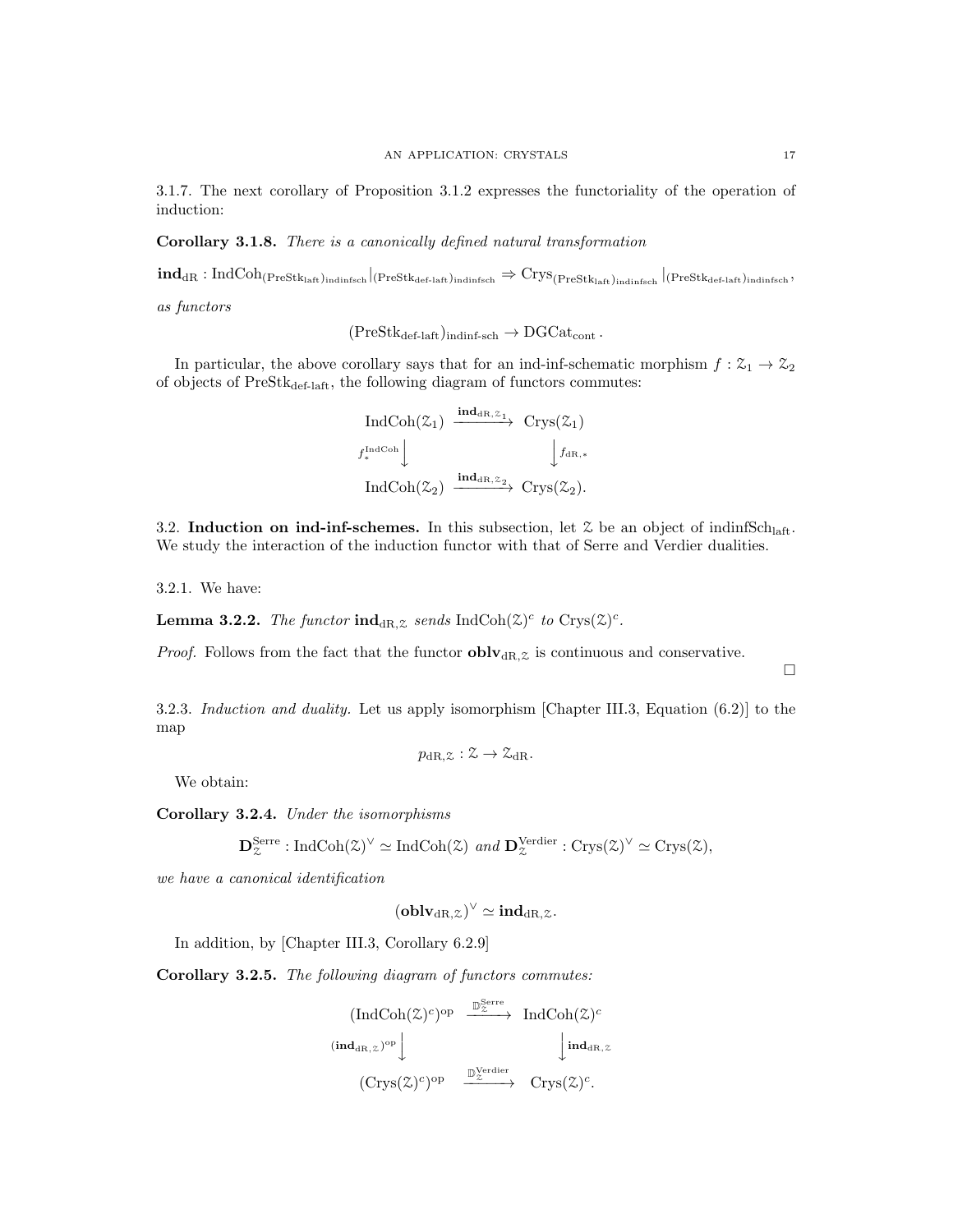3.2.6. Induction and t-structure. Recall that by the definition of the t-structure on  $Crys(\mathcal{Z})$ , the functor  ${\bf oblv}_{\rm dR, \mathcal{Z}}$  is left t-exact. We claim:

Corollary 3.2.7. Assume that  $\mathfrak X$  is an ind-scheme. Then the functor  $\text{ind}_{\text{dR},\mathfrak X}$  is t-exact.

*Proof.* The fact that  $ind_{\text{dR},\mathcal{Z}}$  is right t-exact follows by adjunction. To show that it is left t-exact we use [Chapter III.3, Lemma 3.4.6]: we have to show that the  $p_{\text{dR},z}$  is ind-schematic.

Indeed, for  $S \in \text{Sch}_{\text{aff}}^{\text{aff}}$  and  $S \to \mathcal{Z}_{\text{dR}}$ , the Cartesian product

$$
S\underset{\rm \mathcal{Z}_{\rm dR}}{\times} \mathcal{Z}
$$

identifies with the formal completion of  $S \times \mathcal{Z}$  along the graph of the map  $\text{red}S \to \mathcal{Z}$ .

3.3. Relative crystals. In this subsection we describe how the discussion of crystals generalizes to the relative situation.

3.3.1. Let  $\mathcal{Y}$  be a fixed object of PreStk<sub>laft</sub>. Consider the  $\infty$ -category

$$
(\mathrm{PreStk}_{\mathrm{laft}})_{/y}
$$

and the corresponding  $(\infty, 2)$ -category

 $Corr((\text{PreStk}_{\text{laff}})_{/\mathcal{Y}})_{\text{indinfsch, all}}^{\text{indingsch} \& \text{ ind-proper}}.$ 

 $\text{Restricting the functor IndCoh}_{(\text{PreStk}_{\text{laff}})_{\text{indinfisch};\text{all}}}$  along the forgetful functor

$$
\mathrm{Corr}((\mathrm{PreStk}_{\mathrm{laff}})_{/y})_{\mathrm{indinfsch, all}}^{\mathrm{indinfsch\, \&\, \mathrm{ind}}\text{-proper}} \to \mathrm{Corr}(\mathrm{PreStk}_{\mathrm{laff}})_{\mathrm{inf}\text{-sch; all}}^{\mathrm{inf}} ,
$$

we obtain the functor

 $\mathrm{IndCoh}_{\mathrm{Corr}((\mathrm{PreStk}_{\mathrm{laff}})_{/y})_{\mathrm{indinfsfch},\mathrm{all}}^{\mathrm{indingsch}\ \&\ \mathrm{ind-proper}}:\mathrm{Corr}((\mathrm{PreStk}_{\mathrm{laff}})_{/y})_{\mathrm{indinfsfch},\mathrm{all}}^{\mathrm{indingsch}\ \&\ \mathrm{ind-proper}} \to \mathrm{DGCat}_{\mathrm{cont}}^{\mathrm{2-Cat}},$ 

with properties specified by [Chapter III.3, Theorem 5.4.3].

In particular, let

$$
\operatorname{IndCoh}^!_{\left(\operatorname{PreStk}_{\operatorname{laff}}\right)_{/\mathcal{Y}}}:((\operatorname{PreStk}_{\operatorname{laff}})_{/\mathcal{Y}})^{\operatorname{op}}\to \operatorname{DGCat}_{\operatorname{cont}}
$$

be the resulting functor.

3.3.2. The category  $(PreStk<sub>laff</sub>)_{/\mathcal{Y}}$  has an endo-functor, denoted by  $/^{\mathcal{Y}}dR$ :

$$
\mathcal{Z}\mapsto \mathcal{Z}_{/\mathbb{Y}_{dR}}:=\mathcal{Z}_{dR}\underset{\mathcal{Y}_{dR}}{\times}\mathcal{Y}.
$$

Corollary 1.3.6 implies that the functor  $\frac{\partial^2}{\partial R}$  gives rise to a functor

 $((PreStk<sub>laff</sub>)/y)<sub>indnik</sub> \rightarrow ((PreStk<sub>laff</sub>)/y)<sub>indinfsch</sub>.$ 

Hence,  $\frac{1}{9}$ dR induces a functor

(3.3) 
$$
Corr((PreStk_{\text{laff}})_{/\mathcal{Y}})_{\text{indniksh,all}}^{\text{ind-proper}} \rightarrow Corr((PreStk_{\text{laff}})_{/\mathcal{Y}})_{\text{indinfsch,all}}^{\text{indinfsch & ind-proper}}.
$$

Thus, precomposing  $\text{IndCoh}_{\text{Corr}((\text{PreStk}_{\text{laff}}) / y)_{\text{indinfsch,all}}}$  with  $\frac{y}{dR}$ , we obtain the functor

 $\sqrt{\frac{y}{y}} \text{Crys}_{\text{Corr}((\text{PreStk}_{\text{laff}})_{/\frac{y}{y}})^{\text{ind-proper}}_{\text{indmilsch};all}}: \text{Corr}((\text{PreStk}_{\text{laff}})_{/\frac{y}{y}})^{\text{ind-proper}}_{\text{indmilsch};all} \to \text{DGCat}_{\text{cont}}^{\text{2-Cat}}.$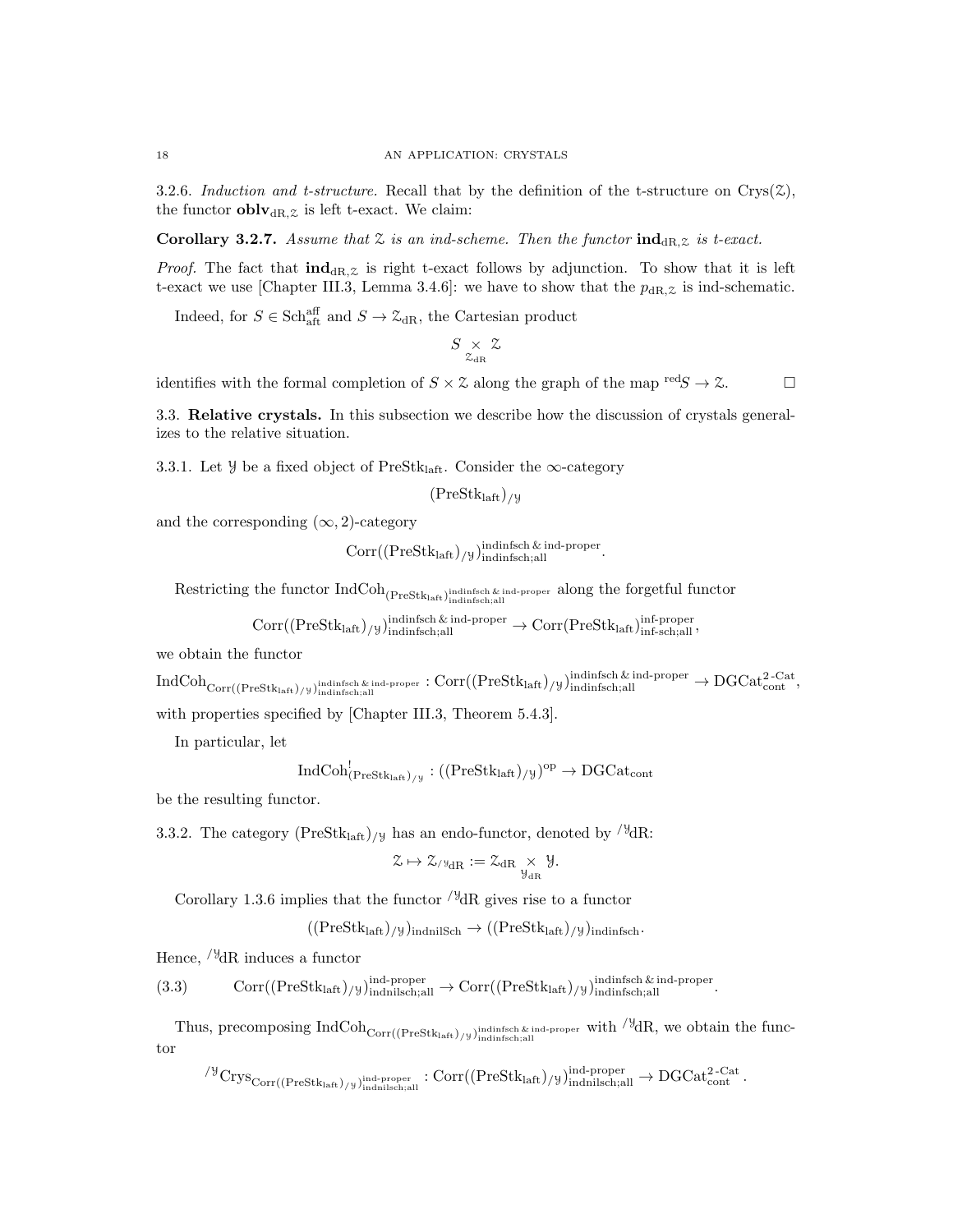3.3.3. Let

$$
^{\prime\mathcal{Y}}\mathrm{Crys}^!_{( \mathrm{PreStk}_{\mathrm{laft}})_{/\mathcal{Y}}}:((\mathrm{PreStk}_{\mathrm{laft}})_{/\mathcal{Y}})^{\mathrm{op}}\to \mathrm{DGCat}_{\mathrm{cont}}
$$

and

$$
^{\prime \mathcal{Y}}\mathrm{Crys}_{((\mathrm{PreStk}_{\mathrm{laff}})_{/\mathcal{Y}})_{\mathrm{indniisch}}} : ((\mathrm{PreStk}_{\mathrm{laff}})_{/\mathcal{Y}})_{\mathrm{indnilsch}} \rightarrow \mathrm{DGCat}_{\mathrm{cont}}
$$

denote the corresponding functors obtained by restriction.

For a map  $\mathfrak{Z}_1 \to \mathfrak{Z}_2$  in (PreStk<sub>laft</sub>)<sub>indnilsch</sub>, we shall denote by  $f_{\mathfrak{y}_{\text{dR}}}^!$  and  $f_{\mathfrak{y}_{\text{dR},*}}$  the corresponding functors

$$
{}^{\prime\mathcal{Y}}\mathrm{Crys}(\mathcal{Z}_1)\leftrightarrows{}^{\prime\mathcal{Y}}\mathrm{Crys}(\mathcal{Z}_2).
$$

These functors are adjoint if f is ind-proper/nil-open.

3.3.4. Let <sup>/y</sup>indnilSch<sub>laft</sub> denote the full subcategory of  $(PreStk<sub>laff</sub>)$ /y given by the preimage of  $(\text{indinfSch}_{\text{laft}})_{/y}$  under the functor  $\frac{y}{y}dR$ .

 $\text{Restricting the functor } \rm {}^{{\rm /}{\rm y}}\rm Crys_{Corr((PreStk_{\mathrm{laff}})/{\rm y})}^{\text{ind-preper}}$  to

 $\text{Corr}(\frac{\text{y}_{\text{indnilSch}_{\text{laff}}}}{\text{ind-}\text{prod}_{\text{all}}})$  all, all  $\subset \text{Corr}((\text{PreStk}_{\text{laff}})/\text{y}_{\text{indnilSch}_{\text{all}}},$ 

we obtain the functor

$$
^{\prime\mathcal Y}\mathrm{Crys}_{\mathrm{Corr}({}^{\prime\mathcal Y}\mathrm{indnilSch}_{\mathrm{laft}})_{\mathrm{all;all}}^{\mathrm{ind-proper}}}: \mathrm{Corr}({}^{\prime\mathcal Y}\mathrm{indnilSch}_{\mathrm{laft}})_{\mathrm{all;all}}^{\mathrm{ind-proper}}\to \mathrm{DGCat}_{\mathrm{cont}}^{2\text{-Cat}}.
$$

Furthermore, for an object  $\mathfrak{L}$  of  $\sqrt{9}$  indnilSch<sub>laft</sub>, the category  $\sqrt{9}$ Crys( $\mathfrak{L}$ ) satisfies the following properties:

- (1) The category  $\sqrt{9}$ Crys(2) is compactly generated, and is self-dual in the sense of Theorem 2.2.2.
- (2) The category  $\sqrt{9}$ Crys(2) carries a t-structure in which an object  $\mathcal F$  is coconnective if and only if its image under the forgetful functor  $oblv_{\forall dR,\mathcal{Z}}: \forall^{\mathcal{Y}}Crys(\mathcal{Z}) \to \text{IndCoh}(\mathcal{Z})$ is coconnective, for **oblv**/ $\mathcal{H}_{dR,\mathcal{Z}} := (p/\mathcal{H}_{dR,\mathcal{Z}})^!$ , where  $p/\mathcal{H}_{dR,\mathcal{Z}}$  denotes the canonical morphism

$$
\mathcal{Z}\to \mathcal{Z}_{/\mathbb{Y}_{dR}}.
$$

(3) If  $\mathfrak X$  admits deformation theory *over*  $\mathcal Y$  (see [Chapter III.1, Sect. 7.1.6] for what this means), then the morphism  $p_{\text{y}_{dR,Z}}$  is an inf-schematic nil-isomorphism, and hence the functor **oblv**/ $y_{dR, \chi}$  admits a left adjoint, denoted **ind**/ $y_{dR, \chi}$ .

*Remark* 3.3.5. The essential difference between Crys and <sup>/y</sup>Crys is that for  $\mathcal{Z} \in (\text{PreStk}_{\text{laff}})_{/\mathcal{Y}},$ the category  $\sqrt{9}$ Crys(2) depends not just on the underlying reduced prestack. E.g., for  $\mathcal{Z} = \mathcal{Y}$ ,

$$
{}^{\prime\mathcal{Y}}\mathrm{Crys}(\mathcal{Z})=\mathrm{IndCoh}(\mathcal{Y}).
$$

3.3.6. Assume for a moment that  $Y = Y$  is a smooth classical scheme, and  $Z = Z$  is also a classical scheme smooth over Y. Then, as in  $[GARo2, Sect. 4.7]$ , one shows that the category

$$
^{/Y}{\rm Crys}(Z)
$$

identifies with the DG category associated with the abelian category of quasi-coherent sheaves of modules on Y with respect to the algebra of 'vertical' differential operators, i.e., the subalgebra of Diff(Z) that consists of differential operators that commute with  $\mathcal{O}_Y$ .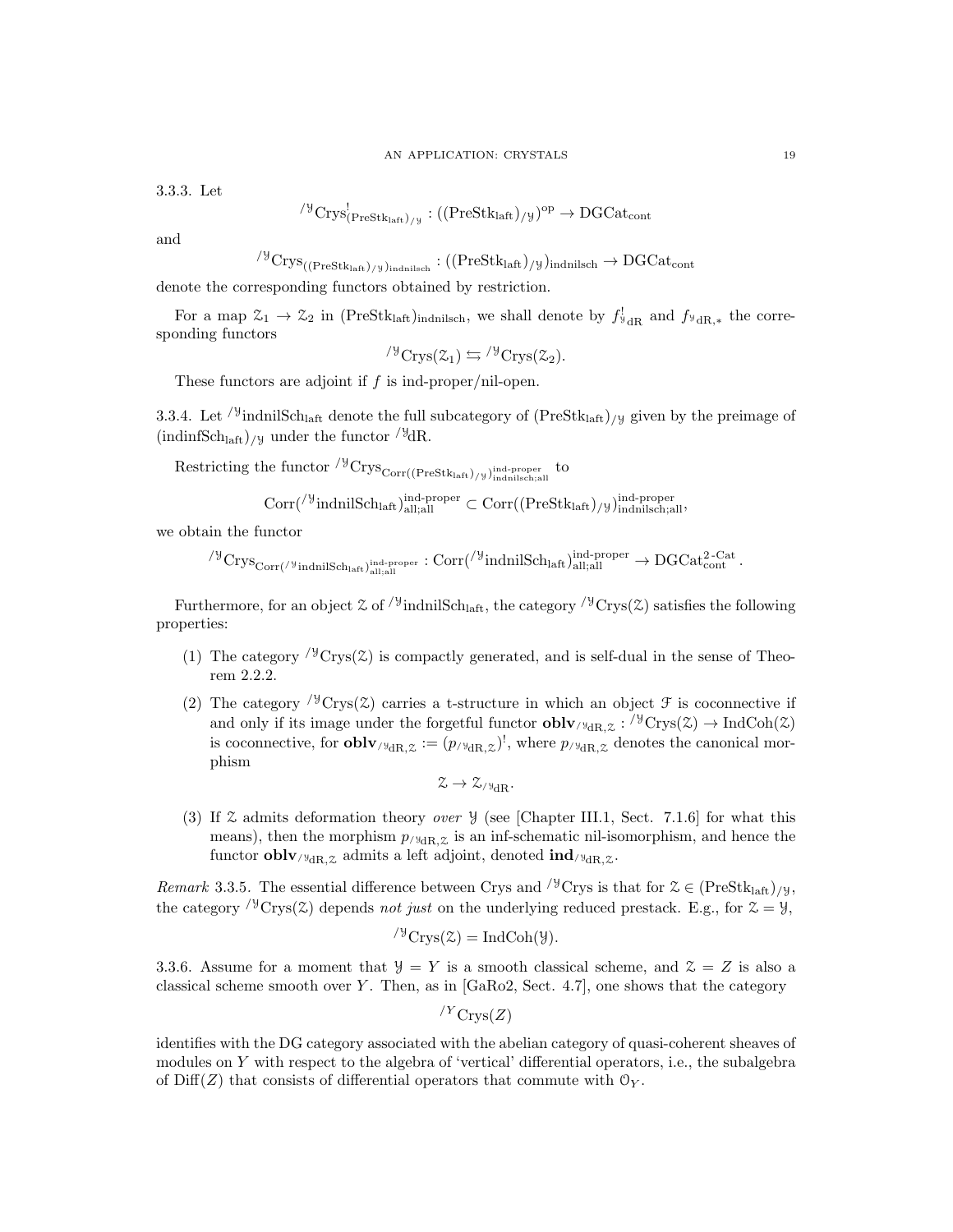#### 20 AN APPLICATION: CRYSTALS

#### 4. Comparison with the classical theory of D-modules

In this section we will identify the theory of crystals as developed in the previous sections with the theory of D-modules.

This section can be regarded as a companion to [GaRo2, Sects. 6 and 7], and we shall assume the reader's familiarity with the contents of loc.cit.

4.1. Left D-modules and left crystals. In this subsection we will recollect (and rephrase) the contents of [GaRo2, Sect. 5]. Specifically, we will discuss the equivalence between the category of left D-modules on a smooth scheme X and the category of left crystals on X.

4.1.1. Let X be a classical scheme of finite type. Consider the category  $\mathrm{QCoh}(X \times X)^\heartsuit$  and its full subcategory  $(QCoh(X \times X)_{\Delta_X})^{\heartsuit}$ , consisting of objects that are set-theoretically supported on the diagonal. Let

$$
(\operatorname{QCoh}(X \times X)_{\Delta_X})^{\heartsuit}_{\operatorname{rel},\operatorname{flat}} \subset \operatorname{QCoh}(X \times X)_{\Delta_X})^{\heartsuit}
$$

be the full subcategory, consisting of objects that are X-flat with respect to both projections

$$
p_s, p_t: X \times X \to X.
$$

The category  $(QCoh(X \times X)_{\Delta_X})_{rel.\text{flat}}^{\heartsuit}$  has a naturally defined monoidal structure, given by convolution.

Moreover, we have a canonically defined fully faithful monoidal (!) functor

(4.1) 
$$
(\text{QCoh}(X \times X)_{\Delta_X})_{\text{rel.flat}}^{\heartsuit} \to \text{QCoh}(X \times X),
$$

where  $QCoh(X \times X)$  is a monoidal category as in [Chapter II.2, Sects. 5.2.3 and 5.3.3].

4.1.2. Now suppose that  $X$  is smooth. In this case, we have a canonically defined object

$$
\mathrm{Diff}_X \in \mathrm{AssocAlg}\left( (\mathrm{QCoh}(X \times X)_{\Delta_X})_{\mathrm{rel.flat}}^{\heartsuit}) \right),
$$

namely, the Grothendieck algebra of differential operators.

Composing (4.1) with the monoidal equivalence

$$
QCoh(X \times X) \to
$$
 Funct<sub>cont</sub> $(QCoh(X), QCoh(X)),$ 

we obtain that  $\text{Diff}_X$  gives rise to a monad on  $\text{QCoh}(X)$ .

We consider the category  $\text{Diff}_X$ -mod $(\text{QCoh}(X))$ . It is equipped with a t-structure, characterized by the property that the tautological forgetful functor  $\text{Diff}_X$ -mod $(\text{QCoh}(X)) \to \text{QCoh}(X)$ is t-exact.

The category D-mod<sup>l</sup> $(X)$  of left D-modules on X is defined as the canonical DG model of the derived category of the abelian category  $(\text{Diff}_X\text{-mod}(\text{QCoh}(X)))^{\heartsuit}$ .

As in [GaRo2, Proposition 4.7.3] one shows that the canonical functor

(4.2) 
$$
\text{D-mod}^l(X) \to \text{Diff}_X\text{-mod}(\text{QCoh}(X))
$$

is an equivalence.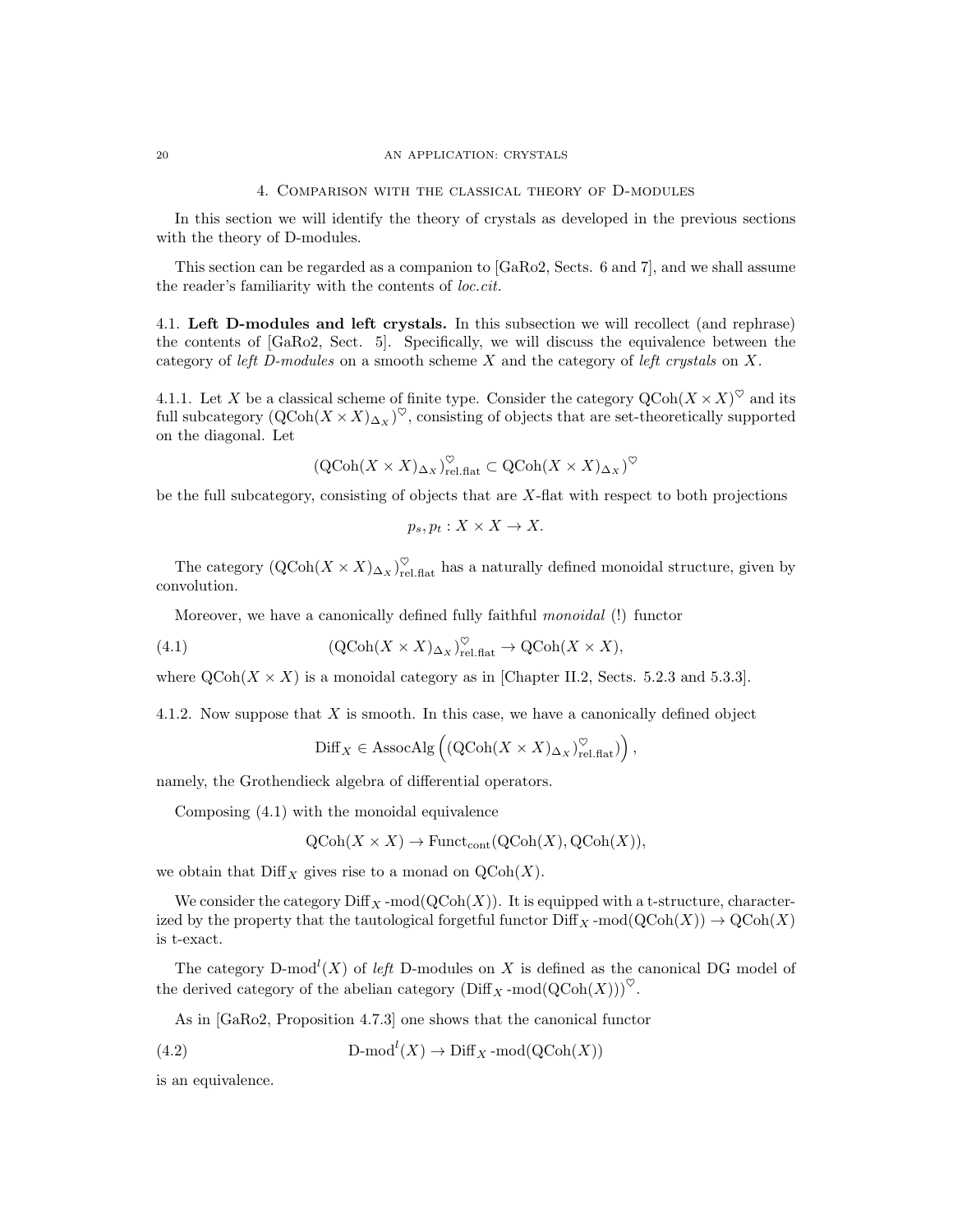4.1.3. Let  $X$  be any scheme almost of finite type. Recall the category

$$
Crys^l(X) := \mathrm{QCoh}(X_{\mathrm{dR}}),
$$

see [GaRo2, Sect. 2.1]. It is equipped with a forgetful functor

$$
\mathbf{oblv}_{\mathrm{dR},X}^{l} : \mathrm{Crys}^{l}(X) \to \mathrm{QCoh}(X).
$$

Assume now that X is eventually coconnective. According to  $[GaRo2,$  Proposition 3.4.11], in this case the functor  $\textbf{oblv}_{\text{dR},X}^l$  admits a left adjoint, denoted  $\textbf{ind}_{\text{dR},X}^l$ , and the resulting adjoint pair of functors

$$
\mathbf{ind}_{\mathrm{dR},X}^l:\mathrm{QCoh}(X)\rightleftarrows \mathrm{Crys}^l(X):\mathbf{oblv}_{\mathrm{dR},X}^l,
$$

is monadic.

The corresponding monad is given by an object

$$
\mathcal{D}_X^l \in \text{AssocAlg}(\text{QCoh}(X \times X)_{\Delta_X}).
$$

I.e., we have an equivalence

$$
Crysl(X) \simeq \mathcal{D}^l_X\text{-mod}(QCoh(X)).
$$

4.1.4. Again, assume that X is smooth. In this case one easily shows (see, e.g.,  $[GaRo2,$ Proposition 5.3.6]) that

$$
\mathcal{D}_X^l \in (\mathrm{QCoh}(X \times X)_{\Delta_X})_{\mathrm{rel.flat}}^{\heartsuit}.
$$

Moreover, it is a classical fact (reproved for completeness in [GaRo2, Lemma 5.4.3]) that there is a canonical isomorphism in AssocAlg  $((QCoh(X \times X)_{\Delta_X})_{rel.fat}^{\heartsuit})$ :

(4.3) D<sup>l</sup> <sup>X</sup> ' Diff<sup>X</sup> .

In particular, we obtain a canonical equivalence of categories

$$
\mathrm{D\text{-}mod}^l(X) \simeq \mathrm{Diff}_X\operatorname{-mod}(\mathrm{QCoh}(X)) \simeq \mathcal{D}^l_X\operatorname{-mod}(\mathrm{QCoh}(X)) \simeq \mathrm{Crys}^l(X),
$$

compatible with the forgetful functors to  $\mathrm{QCoh}(X)$ .

We denote the resulting equivalence  $D\text{-mod}^l(X) \to \text{Crys}^l(X)$  by  $F_X^l$ .

4.1.5. Let  $f: X \to Y$  be a morphism between smooth classical schemes. In the classical theory of D-modules, one defines a functor

$$
f^{\blacktriangle, l}: \mathrm{D\text{-}mod}^l(Y) \to \mathrm{D\text{-}mod}^l(X)
$$

that makes the diagram

(4.4) D-mod<sup>l</sup> (Y ) f N,l −−−−→ D-mod<sup>l</sup> (X) y y oblv<sup>l</sup> dR,X QCoh(Y ) f ∗ −−−−→ QCoh(X)

commute.

Also recall (see [GaRo2, Sect. 2.1.2]) that for a map  $f: X \to Y$  between arbitrary schemes almost of finite type, we have a functor

$$
f^{\dagger,l}: \text{Crys}^l(Y) \to \text{Crys}^l(X),
$$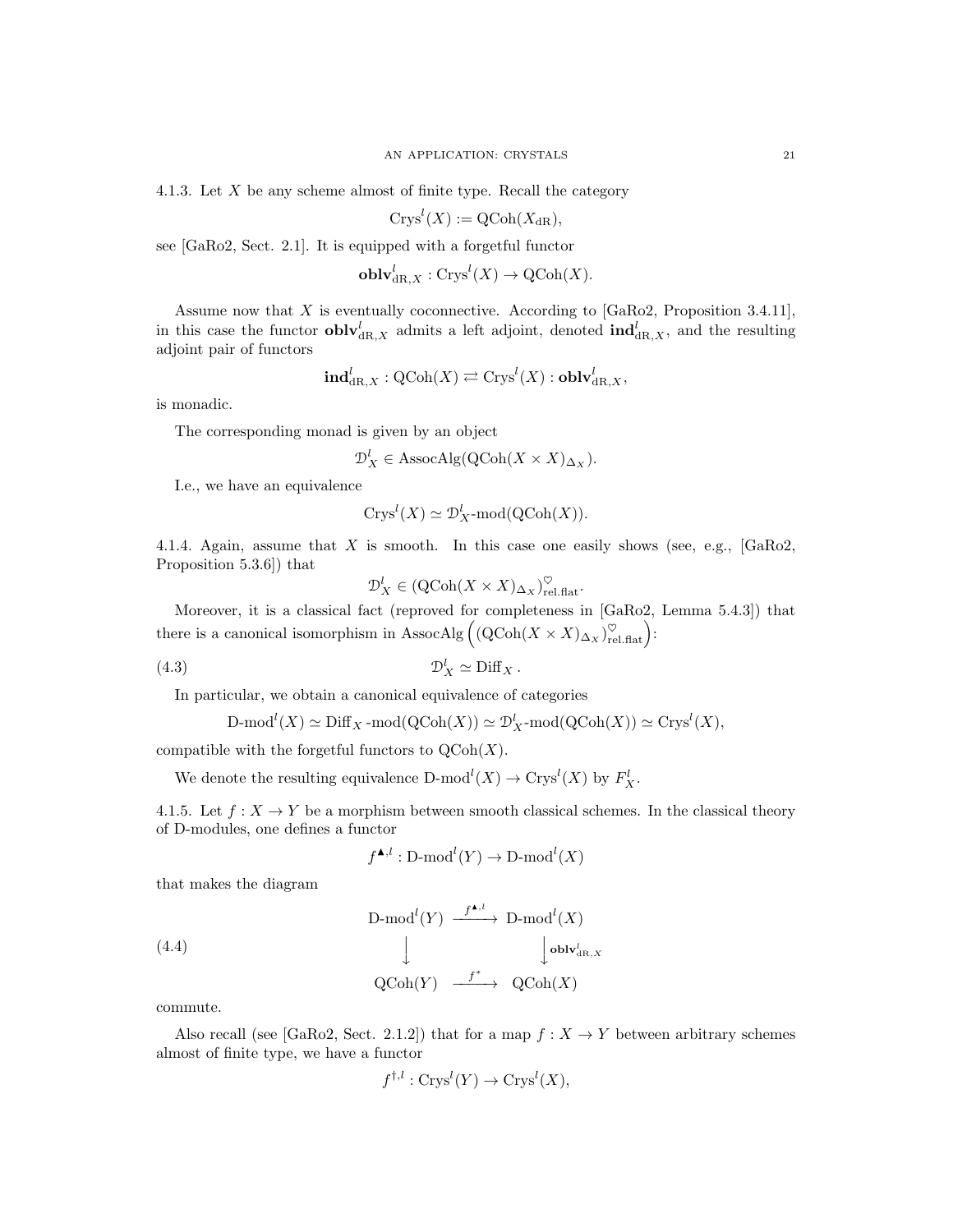that makes the diagram

$$
\begin{array}{ccc}\n\text{Crys}^l(Y) & \xrightarrow{f^{\dagger,l}} & \text{Crys}^l(X) \\
\downarrow & & \downarrow \\
\text{QCoh}(Y) & \xrightarrow{f^*} & \text{QCoh}(X)\n\end{array}
$$

commute.

The following can be established by a direct calculation:

Lemma 4.1.6. The following diagram of functors naturally commutes

$$
\begin{array}{ccc}\n\text{D-mod}^{l}(Y) & \xrightarrow{f^{\blacktriangle, l}} & \text{D-mod}^{l}(X) \\
\downarrow F_{Y}^{l} & & \downarrow F_{X}^{l} \\
\text{Crys}^{l}(X) & \xrightarrow{f^{\dagger, l}} & \text{Crys}^{l}(X),\n\end{array}
$$

in a way compatible with the forgeftul functors to  $QCoh(-)$ .

4.2. Right D-modules and right crystals. In this subsection we will discuss the equivalence between the category of right D-modules on a smooth scheme  $X$ , and the category  $Crys(X)$ , considered in the earlier sections of this Chapter.

4.2.1. Note that for any scheme X, the monoidal category  $\text{QCoh}(X \times X)$  carries a canonical anti-involution, denoted  $\sigma$ , corresponding to the transposition acting on  $X \times X$ .

In terms of the identification

$$
\mathrm{QCoh}(X \times X) \simeq \mathrm{Funct}_{\mathrm{cont}}(\mathrm{QCoh}(X), \mathrm{QCoh}(X)),
$$

we have

$$
\sigma(F) \simeq F^{\vee}, \quad F \in \text{Funct}_{\text{cont}}(\text{QCoh}(X), \text{QCoh}(X)),
$$

where we use the canonical identification

$$
\mathbf{D}_X^{\text{naive}} : \mathrm{QCoh}(X)^\vee \simeq \mathrm{QCoh}(X),
$$

of [Chapter II.3, Equation (4.2)].

In particular for an algebra object A in  $\text{QCoh}(X \times X)$ , we can regard  $\sigma(A^{\text{op}})$  again as an algebra object in  $\text{QCoh}(X \times X)$ , and we have

$$
(4.6) \t\t\t\t\t(M_A)^{\vee} \simeq M_{\sigma(A^{\text{op}})},
$$

where  $M_B$  denotes the monad on  $\mathrm{QCoh}(X)$ , corresponding to an algebra object  $B \in \mathrm{QCoh}(X)$ .

4.2.2. Let  $X$  be smooth. Consider the object

$$
\sigma(\mathrm{Diff}_X^{\mathrm{op}}) \in \mathrm{AssocAlg}\left(\left(\mathrm{QCoh}(X \times X)_{\Delta_X}\right)_{\mathrm{rel.flat}}^{\heartsuit}\right),
$$

and the corresponding category

$$
\sigma({\rm Diff}^{\rm op}_X)\operatorname{\!-mod}\nolimits({\rm QCoh}(X)).
$$

The category D-mod<sup>r</sup> $(X)$  of right D-modules on X is defined as the canonical DG model of the derived category of the abelian category  $(\sigma(Diff_X^{\text{op}})$ -mod $(\mathrm{QCoh}(X)))^{\heartsuit}$ .

As in [GaRo2, Proposition 4.7.3] one shows that the canonical functor

(4.7) D-mod<sup>r</sup>(X)  $\rightarrow \sigma(\text{Diff}_X^{\text{op}})$ -mod(QCoh(X))

(4.5)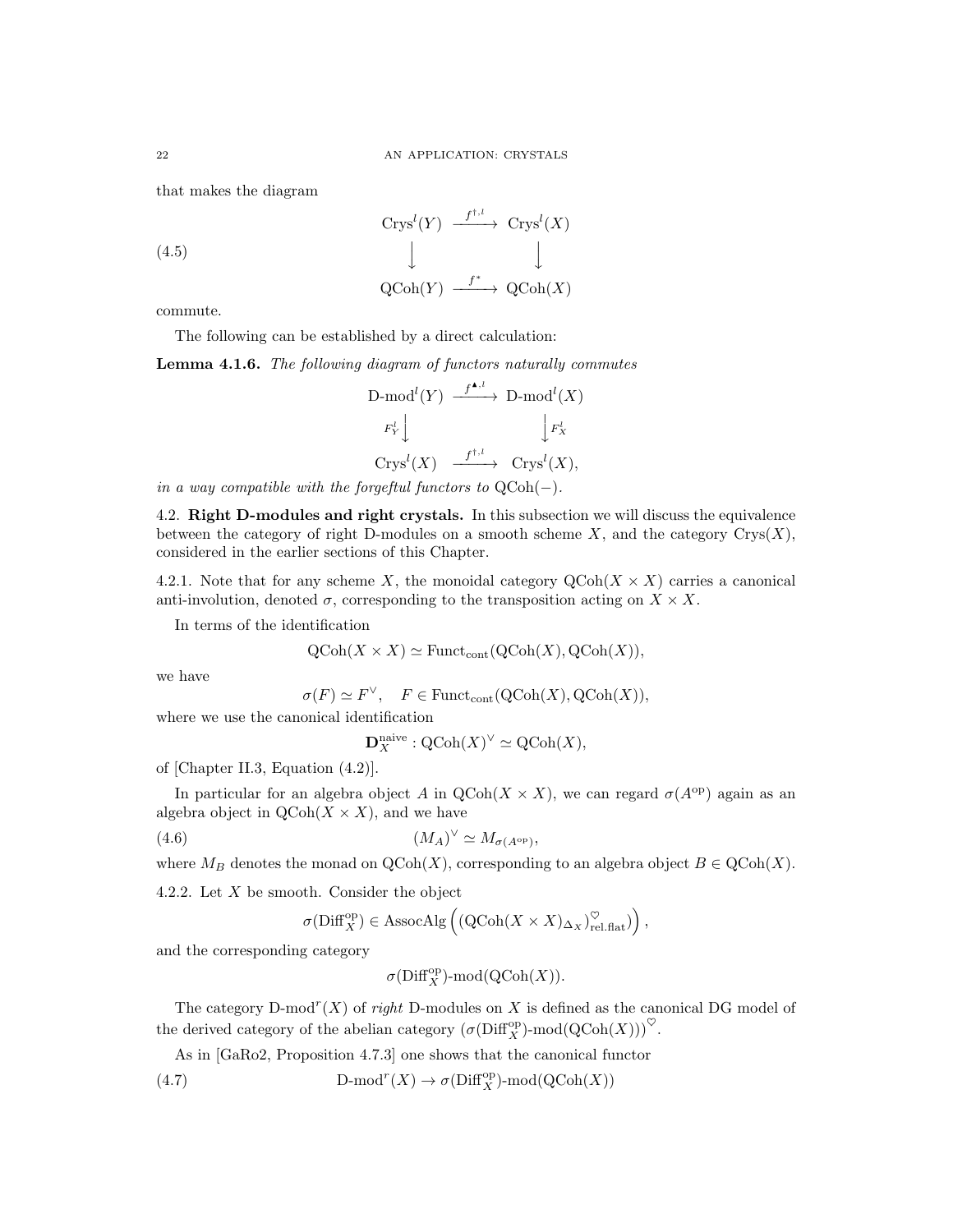is an equivalence.

4.2.3. Let X be a scheme almost of finite type. For the duration of this section, we will denote by

$$
Crys^r(X) := Crys(X) := \mathrm{IndCoh}(X_{\mathrm{dR}}),
$$

where the latter is defined as in Sect. 1.2.2, and by

$$
\mathbf{ind}_{\mathrm{dR},X}^r : \mathrm{IndCoh}(X) \rightleftarrows \mathrm{Crys}^r(X) : \mathbf{oblv}_{\mathrm{dR},X}^r
$$

the corresponding pair of adjoint functors from (3.2). I.e., we are adding the superscript 'r' (for 'right') to the notation from Sect. 1.2.2 to emphasize the comparison with right D-modules.

Let  $\mathcal{D}_X^r$  be the object of AssocAlg(IndCoh( $X \times X$ )<sub> $\Delta_X$ </sub>), corresponding to the monad

 $\operatorname{\textbf{oblv}}_{\mathrm{dR},X}^r \circ \operatorname{\textbf{ind}}_{\mathrm{dR},X}^r$ 

via the equivalence of monoidal categories

 $IndCoh(X \times X) \to Funct_{cont}(IndCoh(X), IndCoh(X)).$ 

By Lemma 3.1.6, we have:

$$
\mathcal{D}^r_X\text{-mod}(\text{IndCoh}(X))\simeq\text{Crys}^r(X).
$$

4.2.4. Suppose that  $X$  is smooth. Recall that in this case the adjoint pairs

$$
\Xi_X : \mathrm{QCoh}(X) \rightleftarrows \mathrm{IndCoh}(X) : \Psi_X
$$

and

$$
\Xi_X^{\vee} : \mathrm{QCoh}(X) \rightleftarrows \mathrm{IndCoh}(X) : \Psi_X^{\vee} = \Upsilon_X
$$

are both equivalences.

In this case one shows as in [GaRo2, Sect. 5.5] that there is a canonical equivalence of categories

(4.8) 
$$
F_X^r: \mathbf{D}\text{-mod}^r(X) \simeq \mathbf{Crys}^r(X),
$$

that makes the diagram

$$
\begin{array}{ccc}\n\text{D-mod}^{r}(X) & \xrightarrow{F_X^r} & \text{Crys}^{r}(X) \\
\downarrow & & \downarrow \text{oblv}_{\text{dR},X}^{r} \\
\text{QCoh}(X) & \xrightarrow{\Xi_X} & \text{IndCoh}(X)\n\end{array}
$$

commute.

Remark 4.2.5. One can obtain the equivalence of (4.8) formally from the corresponding computation for left D-modules.

Namely, taking into account the equivalences

$$
(\mathbf{oblv}^l_{\mathrm{dR},X}\circ\mathbf{ind}^l_{\mathrm{dR},X})^\vee\text{-mod}(\mathrm{QCoh}(X))\simeq\sigma(\mathrm{Diff}_X^{\mathrm{op}})\text{-mod}(\mathrm{QCoh}(X))\simeq\mathrm{D}\text{-mod}^r(X)
$$

(where the first equivalence comes from (4.3) and (4.6)), and

$$
(\mathbf{oblv}_{\mathrm{dR}, X}^r \circ \mathbf{ind}_{\mathrm{dR}, X}^r)\text{-mod}(\mathrm{IndCoh}(X)) \simeq \mathrm{Crys}^r(X),
$$

it suffices to construct an isomorphism of the monads

(4.9) 
$$
\Psi_X \circ (\mathbf{oblv}_{\mathrm{dR},X}^r \circ \mathbf{ind}_{\mathrm{dR},X}^r) \circ \Xi_X \text{ and } (\mathbf{oblv}_{\mathrm{dR},X}^l \circ \mathbf{ind}_{\mathrm{dR},X}^l)^{\vee},
$$

acting on  $\mathrm{QCoh}(X)$ .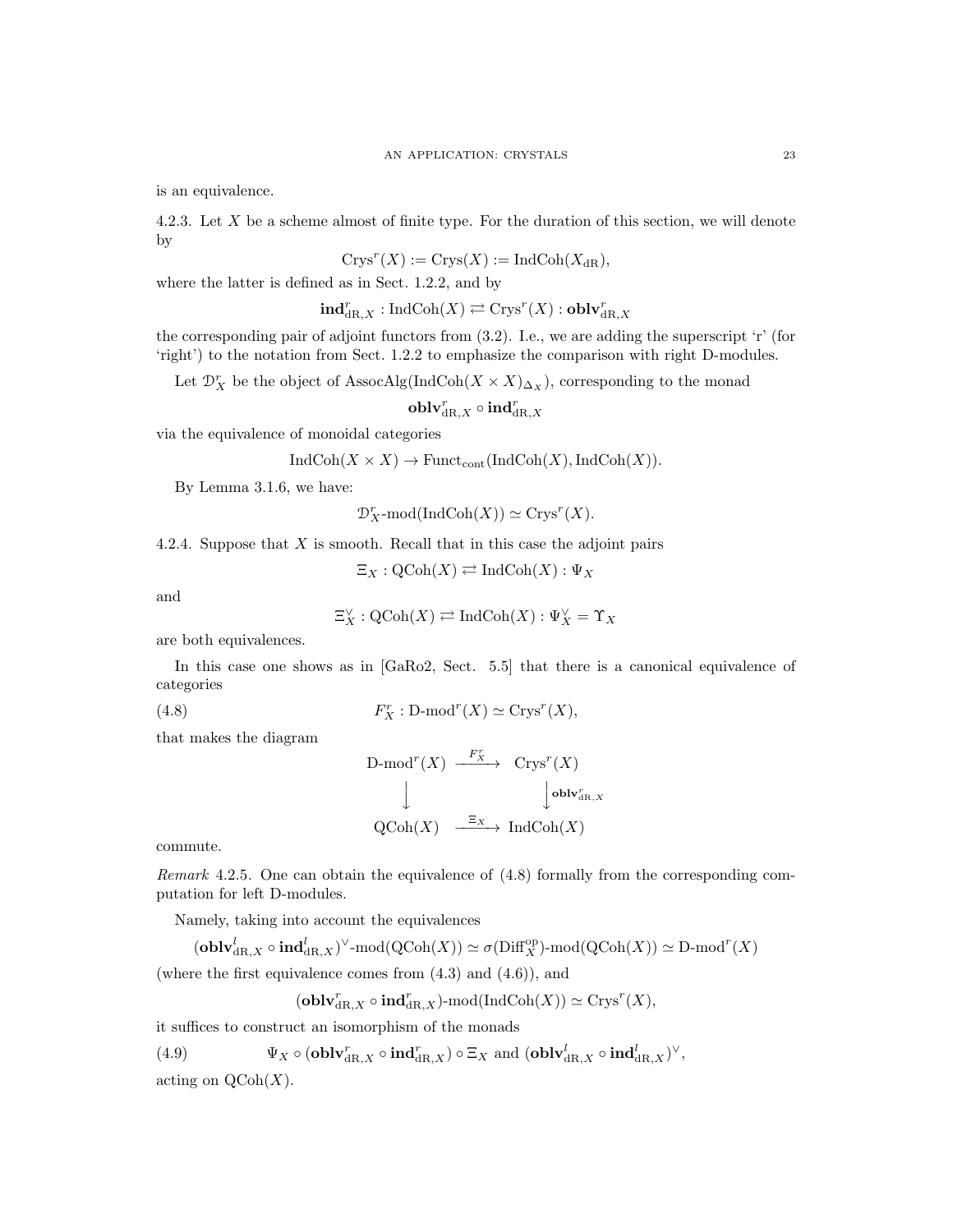The latter isomorphism holds for any eventually coconnective  $X$ , and follows from the isomorphism of monads

$$
\operatorname{oblv}_{\mathrm{dR},X}^l \circ \operatorname{ind}_{\mathrm{dR},X}^l \simeq \Xi_X^{\vee} \circ (\operatorname{oblv}_{\mathrm{dR},X}^r \circ \operatorname{ind}_{\mathrm{dR},X}^r) \circ \Psi_X^{\vee},
$$

see [GaRo2, Lemma 3.4.9].

Remark 4.2.6. The monads in (4.9) correspond to the pair of adjoint functors

 $\operatorname{Cind}_{\mathrm{dR},X}^r:\operatorname{QCoh}(X)\rightleftarrows\operatorname{Crys}(X):{}^\prime\operatorname{\bf{oblv}}_{\mathrm{dR},X}^r$ 

of [GaRo2, Sect. 4.6]. Furthermore, in terms of the

$$
\mathbf{D}_X^{\text{naive}} : \mathrm{QCoh}(X)^\vee \simeq \mathrm{QCoh}(X) \text{ and } \mathbf{D}_X^{\text{Verdier}} : \mathrm{Crys}(X)^\vee \simeq \mathrm{Crys}(X),
$$

we have the isomorphisms

$$
(\prime \mathbf{ind}_{\mathrm{dR},X}^r)^{\vee} \simeq \mathbf{oblv}_{\mathrm{dR},X}^l \text{ and } (\prime \mathbf{oblv}_{\mathrm{dR},X}^r)^{\vee} \simeq \mathbf{ind}_{\mathrm{dR},X}^l.
$$

4.3. Passage between left and right D-modules/crystals. In this subsection we will compare the abstractly defined functor

$$
\Upsilon_{X_{\mathrm{dR}}}:\mathrm{Crys}^l(X)\to\mathrm{Crys}^r(X)
$$

from [Chapter II.3] and the 'hands-on' functor

$$
\mathrm{D-mod}^l(X) \to \mathrm{D-mod}^r(X),
$$

given by tensoring a given left D-module with the right D-module

$$
\det(T^*(X))[\dim(X)].
$$

4.3.1. According to [GaRo2, Proposition 2.2.4], for any scheme X almost of finite type we have a canonically defined equivalence

$$
\Upsilon_{X_{\mathrm{dR}}}:\mathrm{Crys}^l(X)\to \mathrm{Crys}^r(X),
$$

that makes the diagram

$$
\begin{array}{ccc}\n\operatorname{Crys}^l(X) & \xrightarrow{\Upsilon_{X_{\text{dR}}}} & \operatorname{Crys}^r(X) \\
\text{oblv}_{\text{dR},X}^l & & \downarrow \text{oblv}_{\text{dR},X}^r \\
\operatorname{QCoh}(X) & \xrightarrow{\Upsilon_X} & \operatorname{IndCoh}(X)\n\end{array}
$$

commute.

Concretely, the functor  $\Upsilon_{X_{\text{dR}}}$  is the functor from [Chapter II.3, Sect. 3.3.4] applied to  $X_{\text{dR}}$ , and it is given by

$$
\mathcal{M} \mapsto \mathcal{M} \otimes \omega_{X_{\mathrm{dR}}},
$$

where  $\otimes$  is the action of  $QCoh(X_{dR})$  (=  $Crys<sup>l</sup>(X)$ ) on IndCoh $(X_{dR})$  (=  $Crys<sup>r</sup>(X)$ ).

4.3.2. Now, suppose that X is a smooth classical scheme. Recall that in this case there is a canonical equivalence

(4.10) 
$$
\text{D-mod}^l(X) \to \text{D-mod}^r(X),
$$

given by tensoring a given left D-module with the right D-module

$$
\omega_{\mathcal{D}\text{-mod},X} := \det(T^*(X))[\dim(X)].
$$

We denote the above functor by  $\Upsilon_{\text{D-mod }X}$ .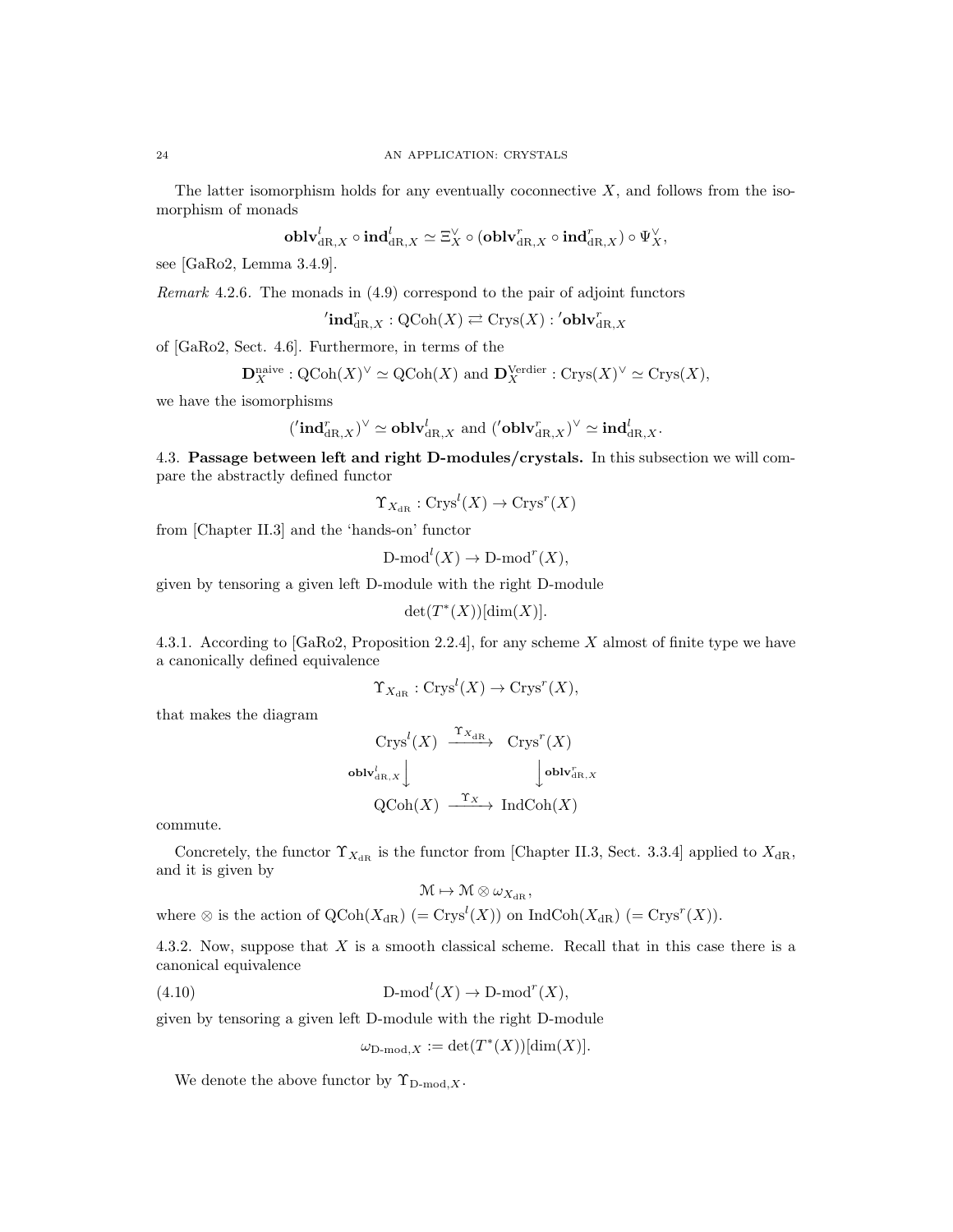4.3.3. We will prove:

Theorem 4.3.4. The following diagram of functors canonically commutes:

(4.11) 
$$
\begin{array}{ccc}\n\text{D-mod}^{l}(X) & \xrightarrow{F_{X}^{l}} & \text{Crys}^{l}(X) \\
\downarrow^{\Upsilon_{\text{D-mod},X}} & & \downarrow^{\Upsilon_{X_{\text{dR}}}} \\
\text{D-mod}^{r}(X) & \xrightarrow{F_{X}^{r}} & \text{Crys}^{r}(X)\n\end{array}
$$

By applying Theorem 4.3.4 to  $\mathcal{O}_X \in \mathbb{D}\text{-mod}^l(X)$ , we obtain:

**Corollary 4.3.5.** There exists a canonical isomorphism in  $Crys^{r}(X)$ :

(4.12) 
$$
F_X^r(\omega_{\text{D-mod},X}) \simeq \omega_{X_{\text{dR}}}.
$$

4.3.6. Applying the forgetful functor

 $\mathbf{oblv}_{\mathrm{dR},X}^r : \mathrm{Crys}^r(X) \to \mathrm{IndCoh}(X),$ 

to the isomorphism of (4.12), we obtain:

**Corollary 4.3.7.** There exists a canonical isomorphism in  $IndCoh(X)$ :

(4.13) 
$$
\Xi_X(\det(T^*(X))[\dim(X)] \simeq \omega_X.
$$

Note that latter corollary is the well-known identification of the abstractly defined dualizing sheaf with the shifted line bundle of top forms.

Remark 4.3.8. The isomorphism (4.13) can be proved without involving D-modules or crystals, by an argument along the same lines as that proving the isomorphism (4.12) in Sect. 4.4 below. This argument is given in a more general context in [Chapter IV.4, Proposition 7.3.4].

## 4.4. Proof of Theorem 4.3.4.

4.4.1. First, we make the following observation, which follows from the constructions:

**Lemma 4.4.2.** For  $\mathcal{M} \in \mathcal{D}$ -mod<sup>t</sup> $(X)$  and  $\mathcal{N} \in \mathcal{D}$ -mod<sup>r</sup> $(X)$  we have a canonical isomorphism  $F_X^r(\mathcal{M} \otimes \mathcal{N}) \simeq F_X^l(\mathcal{M}) \otimes F_X^r(\mathcal{N}).$ 

This lemma reduces the assertion of Theorem 4.3.4 to establishing the isomorphism (4.12).

4.4.3. Recall that for a map  $f: X \to Y$  between smooth schemes, one *defines* the functor

$$
f^{\blacktriangle,r} : \mathbf{D}\text{-mod}^r(Y) \to \mathbf{D}\text{-mod}^r(X)
$$

by requiring that the diagram

(4.14)  
\n
$$
\begin{array}{ccc}\n\text{D-mod}^{l}(Y) & \xrightarrow{f^{\mathbf{A},l}} & \text{D-mod}^{l}(X) \\
\downarrow^{\Upsilon_{\text{D-mod},Y}} & & \downarrow^{\Upsilon_{\text{D-mod},X}} \\
\text{D-mod}^{r}(Y) & \xrightarrow{f^{\mathbf{A},r}} & \text{D-mod}^{r}(X)\n\end{array}
$$

commute.

Assume for the moment that  $f$  is a closed embedding of smooth schemes. Let

 $\mathrm{D-mod}^r(Y)_X \subset \mathrm{D-mod}^r(Y)$ 

be the full subcategory consisting of objects with set-theoretic support on X.

Recall that in this case we have Kashiwara's lemma which says that the functor  $f^{\blacktriangle,r}$  induces an equivalence  $D\text{-mod}^r(Y)_X \to D\text{-mod}^r(X)$ .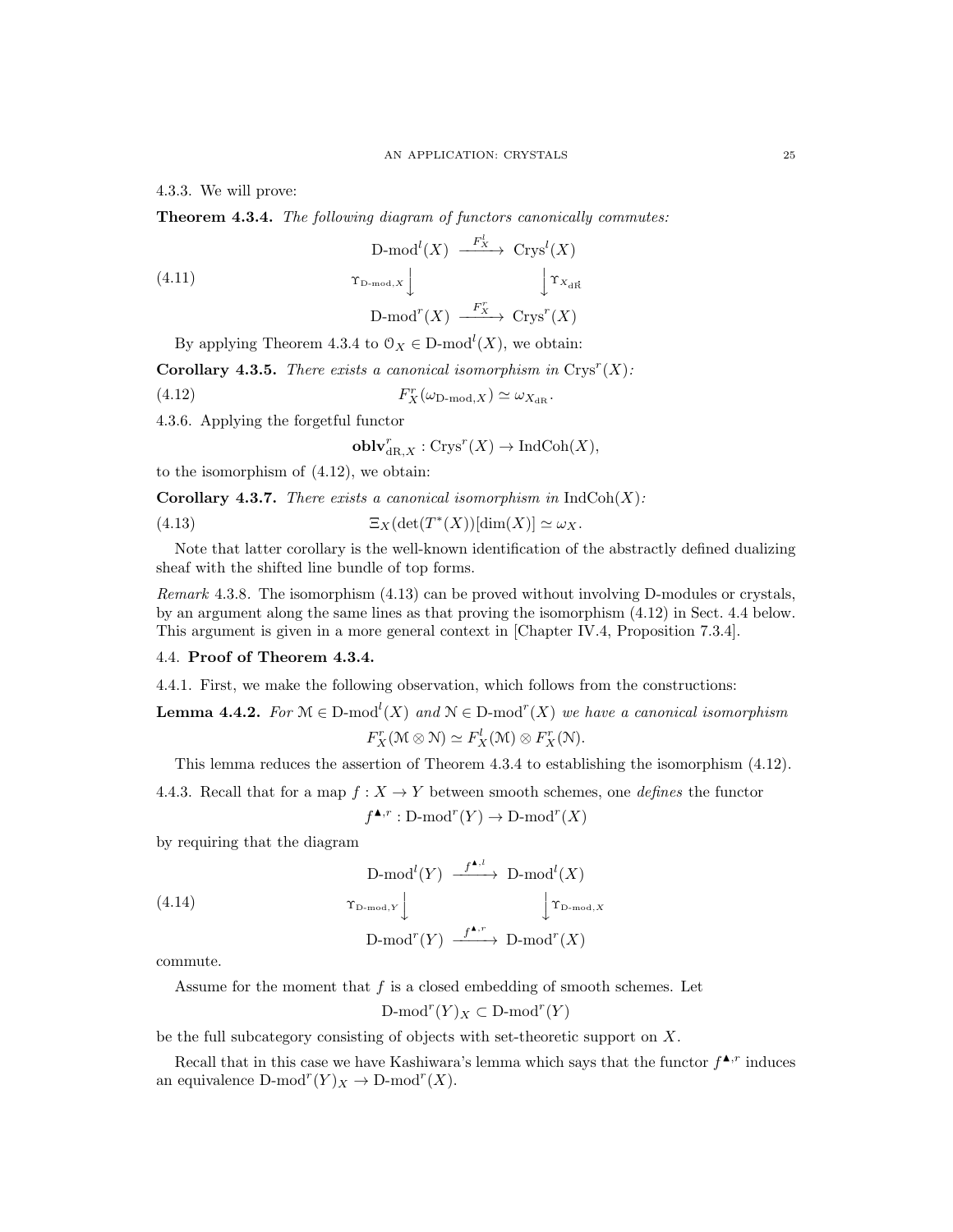4.4.4. For a morphism  $f: X \to Y$  between schemes almost of finite type, let

 $f^{\dagger,r}: \text{Crys}^r(Y) \to \text{Crys}^r(X)$ 

be the corresponding pullback functor, see [GaRo2, Sect. 2.3.4], i.e.,  $f^{\dagger,r} = f_{\text{dR}}^{\dagger}$ .

Assume for the moment that f is a closed embedding. Let  $Crys^{r}(Y)_X \subset Crys^{r}(Y)$  be the full subcategory consisting of objects with set-theoretic support on  $X$ .

Recall (see [GaRo2, Proposition 2.5.6]) that in this case the functor  $f^{\dagger,r}$  induces an equivalence  $\text{Crys}^r(Y)_X \to \text{Crys}^r(X)$ .

4.4.5. Let  $f: X \to Y$  be a closed embedding of smooth classical schemes. The next assertion also follows from the constructions:

Lemma 4.4.6. Under the equivalences

$$
f^{\blacktriangle,r}: \mathrm{D-mod}^r(Y)_X \to \mathrm{D-mod}^r(X)
$$
 and  $f^{\dagger,r}: \mathrm{Crys}^r(Y)_X \to \mathrm{Crys}(X)$ ,

the diagram

$$
\begin{array}{ccc}\n\text{D-mod}^r(Y)_X & \xrightarrow{F_Y^r} & \text{Crys}^r(Y)_X \\
\downarrow f^{\blacktriangle,r} & & \downarrow f^{\dagger,r} \\
\text{D-mod}^r(X) & \xrightarrow{F_X^r} & \text{Crys}^r(X)\n\end{array}
$$

commutes.

As a corollary, we obtain:

**Corollary 4.4.7.** For a closed embedding of smooth schemes  $f : X \to Y$ , the diagram

$$
\begin{array}{ccc}\n\text{D-mod}^r(Y) & \xrightarrow{F_Y^r} & \text{Crys}^r(Y) \\
\downarrow f^{\bullet,r} & & \downarrow f^{\dagger,r} \\
\text{D-mod}^r(X) & \xrightarrow{F_X^r} & \text{Crys}^r(X)\n\end{array}
$$

commutes.

*Proof.* Follows from the fact that the functor  $f^{\blacktriangle,r}$  (resp.,  $f^{\dagger,r}$ ) factors through the co-localization  $\text{D-mod}^r(Y) \to \text{D-mod}^r(Y)_X \text{ (resp., } \text{Crys}^r(Y) \to \text{Crys}^r(Y)_X).$ 

4.4.8. We are finally ready to construct the isomorphism (4.12) and thereby prove Theorem 4.3.4.

Consider the object

$$
\omega_{\mathcal{D}\text{-mod},X} \boxtimes \omega_{\mathcal{D}\text{-mod},X} = \omega_{\mathcal{D}\text{-mod},X \times X} \in \mathcal{D}\text{-mod}^r(X \times X).
$$

Consider the isomorphism

(4.15) 
$$
F_X^r \circ \Delta_X^{\blacktriangle,r}(\omega_{\text{D-mod},X\times X}) \simeq \Delta^{\dagger,r} \circ F_{X\times X}^r(\omega_{\text{D-mod},X} \boxtimes \omega_{\text{D-mod},X})
$$

of Corollary 4.4.7.

On the one hand,

$$
F_X^r \circ \Delta_X^{\blacktriangle,r}(\omega_{\text{D-mod},X \times X}) \simeq F_X^r \circ \Delta_X^{\blacktriangle,r} \circ \Upsilon_{\text{D-mod},X \times X}(\mathbf{0}_{X \times X}) \simeq \\ \simeq F_X^r \circ \Upsilon_{\text{D-mod},X} \circ \Delta_X^{\blacktriangle,l}(\mathbf{0}_{X \times X}) \simeq F_X^r \circ \Upsilon_{\text{D-mod},X}(\mathbf{0}_X) \simeq F_X^r(\omega_{\text{D-mod},X}).
$$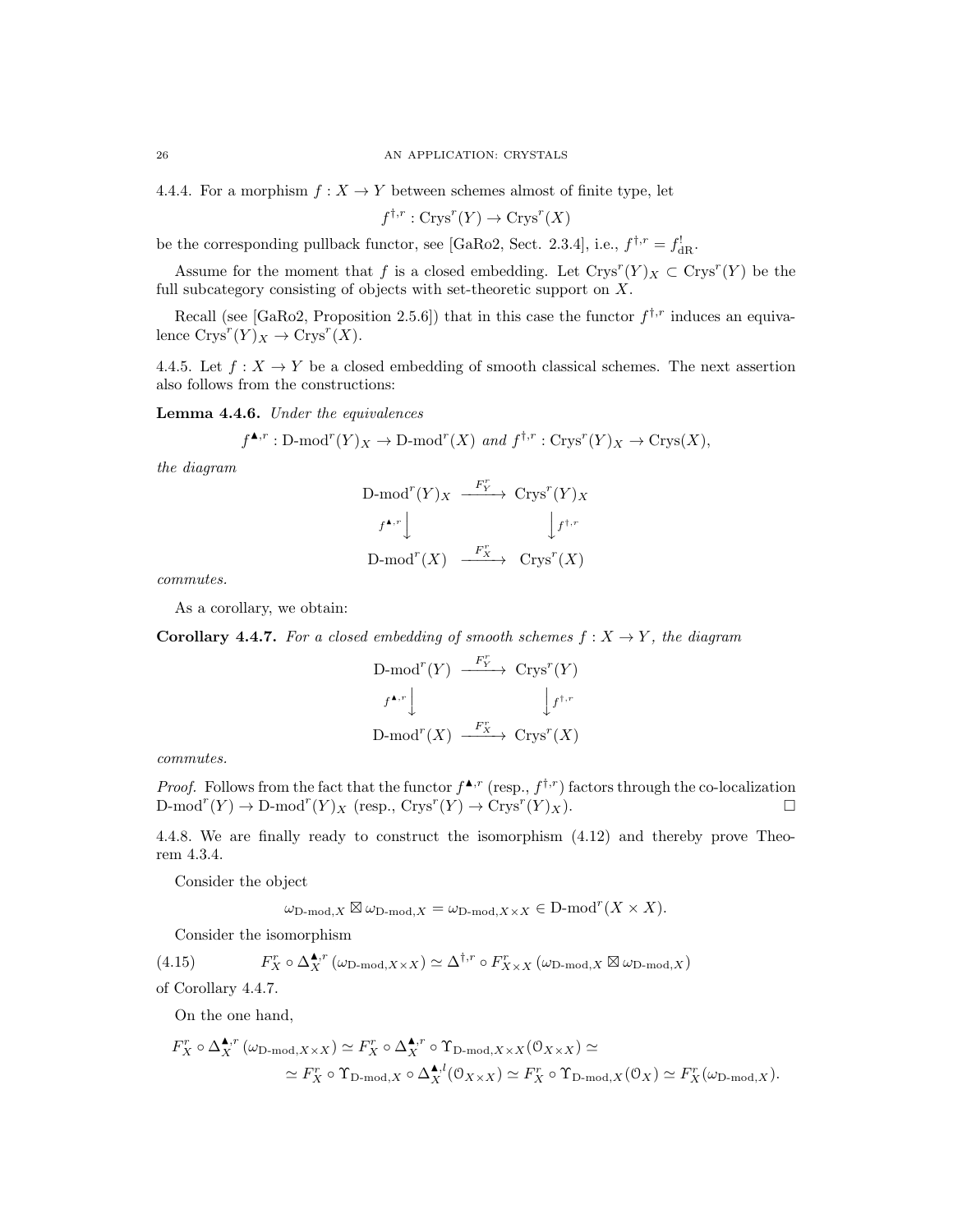On the other hand,

$$
\Delta^{\dagger,r} \circ F_{X \times X}^r (\omega_{\text{D-mod}, X} \boxtimes \omega_{\text{D-mod}, X}) \simeq \Delta^{\dagger,r} \left( F_X^r (\omega_{\text{D-mod}, X}) \boxtimes F_X^r (\omega_{\text{D-mod}, X}) \right) \simeq
$$
  

$$
\simeq F_X^r (\omega_{\text{D-mod}, X}) \overset{!}{\otimes} F_X^r (\omega_{\text{D-mod}, X}),
$$

where  $\stackrel{!}{\otimes}$  denotes the symmetric monoidal operation on Crys<sup>r</sup>(X), i.e., the  $\stackrel{!}{\otimes}$  tensor product on  $IndCoh(X_{dR}).$ 

Thus, from (4.15) we obtain an isomorphism

$$
F_X^r(\omega_{\text{D-mod},X}) \simeq F_X^r(\omega_{\text{D-mod},X}) \overset{!}{\otimes} F_X^r(\omega_{\text{D-mod},X})
$$

in  $Crys^r(X)$ .

Now, it is easy to see that  $F_X^r(\omega_{\text{D-mod},X})$  is *invertible* as an object of the symmetric monoidal category  $\text{Crys}^r(X)$ .

This implies that  $F_X^r(\omega_{\text{D-mod},X})$  is canonically isomorphic to the unit object, i.e.,  $\omega_{X_{\text{dR}}},$  as required.

4.5. Identification of functors. In this subsection we will show that the pullback and pushforward functors on crystals correspond to the pullback and push-forward functors defined classically for D-modules.

4.5.1. We now show:

**Proposition 4.5.2.** Let  $f : X \to Y$  be a morphism between smooth schemes. Then the diagram of functors

$$
\begin{array}{ccc}\n\text{D-mod}^r(Y) & \xrightarrow{f^{\blacktriangle,r}} & \text{D-mod}^r(X) \\
\downarrow F_X^r & & \downarrow F_X^r \\
\text{Crys}^r(Y) & \xrightarrow{f^{\dagger,r}} & \text{Crys}^r(X)\n\end{array}
$$

canonically commutes.

Remark 4.5.3. It follows from the construction given below that when  $f$  is a closed embedding, the isomorphism of functors of Proposition 4.5.2 identifies canonically with one in Corollary 4.4.7.

Proof. Follows by combining the following five commutative diagrams:

$$
\begin{array}{ccc}\n\text{D-mod}^{l}(Y) & \xrightarrow{f^{\blacktriangle, l}} & \text{D-mod}^{l}(X) \\
\downarrow F_{Y}^{l} & & \downarrow F_{X}^{l} \\
\text{Crys}^{l}(Y) & \xrightarrow{f^{\dagger, l}} & \text{Crys}^{l}(X)\n\end{array}
$$

(of Lemma 4.1.6);

$$
\begin{array}{ccc}\n\text{D-mod}^{l}(Y) & \xrightarrow{f^{\blacktriangle, l}} & \text{D-mod}^{l}(X) \\
\downarrow^{\Upsilon_{\text{D-mod}, Y}} & & \downarrow^{\Upsilon_{\text{D-mod}, X}} \\
\text{D-mod}^{r}(Y) & \xrightarrow{f^{\blacktriangle, r}} & \text{D-mod}^{r}(X)\n\end{array}
$$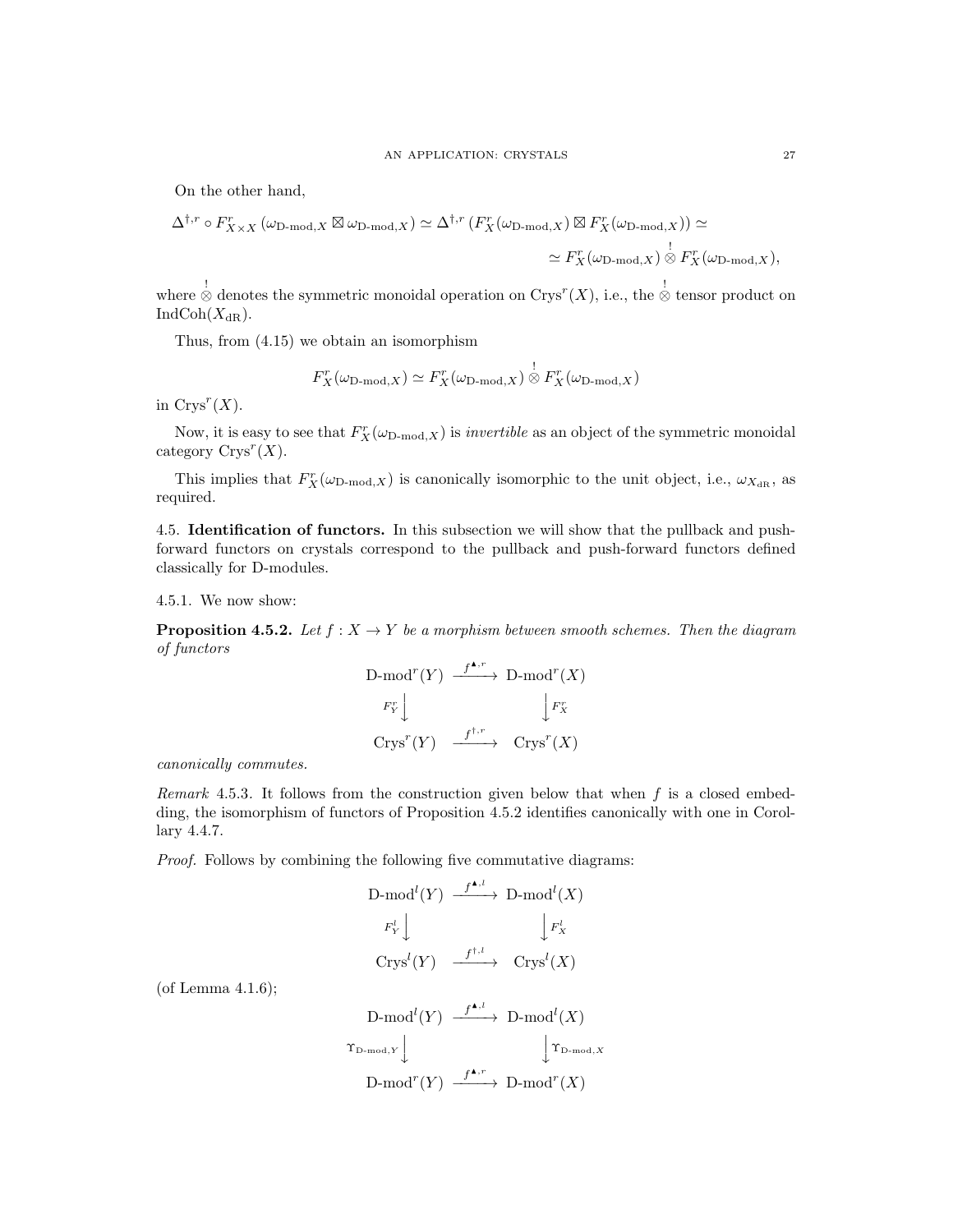(of diagram  $(4.14)$ );

$$
\begin{array}{ccc}\n\operatorname{Crys}^l(Y) & \xrightarrow{f^{\dagger,l}} & \operatorname{Crys}^l(X) \\
\uparrow_{Y_{\text{dR}}}\downarrow & & \downarrow \uparrow_{X_{\text{dR}}} \\
\operatorname{Crys}^r(Y) & \xrightarrow{f^{\dagger,r}} & \operatorname{Crys}^r(X),\n\end{array}
$$

(of [Chapter II.3, Sect. 3.3]) and finally the diagrams  $(4.11)$  for X and Y, respectively.

 $\Box$ 

4.5.4. Recall that for a map  $f: X \to Y$  between smooth schemes, we have a canonically defined functor

$$
f_{\text{D-mod},*}: \text{D-mod}^r(X) \to \text{D-mod}^r(Y).
$$

For a smooth scheme X we let  $\Gamma_{D\text{-mod}}(X, -)$  denote the functor

 $\mathrm{D\text{-}mod}^r(X) \to \mathrm{Vect}$ 

equal to  $(p_X)_{\text{D-mod},*}.$ 

Note that Verdier duality defines an equivalence

$$
\mathbf{D}_X^{\text{Verdier}} : \text{D-mod}^r(X)^\vee \to \text{D-mod}^r(X),
$$

characterized by the fact that its unit and counit maps are

 $\mu_{\text{D-mod}, X}: \text{Vect}\stackrel{\omega_{\text{D-mod}}, X}{\longrightarrow}\text{D-mod}^r(X)\stackrel{(\Delta_X)_{\text{D-mod}}, *}{\longrightarrow}\text{D-mod}^r(X\times X)\simeq \text{D-mod}^r(X)\otimes \text{D-mod}^r(X),$ and

 $\epsilon_{\text{D-mod},X}: \text{D-mod}^r(X)\otimes \text{D-mod}^r(X)\simeq \text{D-mod}^r(X\times X)\stackrel{(\Delta_X)^{\blacktriangle, r}}{\longrightarrow} \text{D-mod}^r(X)\stackrel{\Gamma_{\text{D-mod}}(X,-)}{\longrightarrow} \text{Vect},$ respectively.

4.5.5. We claim:

Proposition 4.5.6. The diagram of functors

$$
\begin{array}{ccc}\n\text{D-mod}^r(X) & \xrightarrow{\mathbf{D}_{X}^{\text{Verdier}}} & \text{D-mod}^r(X) \\
\downarrow F_X^r & & \downarrow F_X^r \\
\text{Crys}^r(X)^\vee & \xrightarrow{\mathbf{D}_{X}^{\text{Verdier}}} & \text{Crys}^r(X)\n\end{array}
$$

canonically commutes.

Proof. It is enough to establish the commutation of the following diagram:

Vect

\n
$$
\xrightarrow{\mu_{\text{D-mod},X}} \text{D-mod}^r(X) \otimes \text{D-mod}^r(X)
$$
\nId

\n
$$
\downarrow F_X^r \otimes F_X^r
$$
\nVect

\n
$$
\xrightarrow{\mu_{X_{\text{dR}}}} \text{Crys}^r(X) \otimes \text{Crys}^r(X).
$$

Recall the description of the functor  $\epsilon_{X_{\text{dR}}}$  is Sect. 2.2.4. Thus, taking into account the isomorphism (4.12), it suffices to show that the diagram

D-mod<sup>*r*</sup>(X) 
$$
\xrightarrow{(\Delta x)_{\text{D-mod},*}}
$$
 D-mod<sup>*r*</sup>(X × X)  
\n $F_X^r \downarrow \qquad \qquad \downarrow F_{X \times X}^r$   
\n $\text{Crys}^r(X)$   $\xrightarrow{(\Delta x)_{\text{dR},*}}$   $\text{Crys}^r(X \times X)$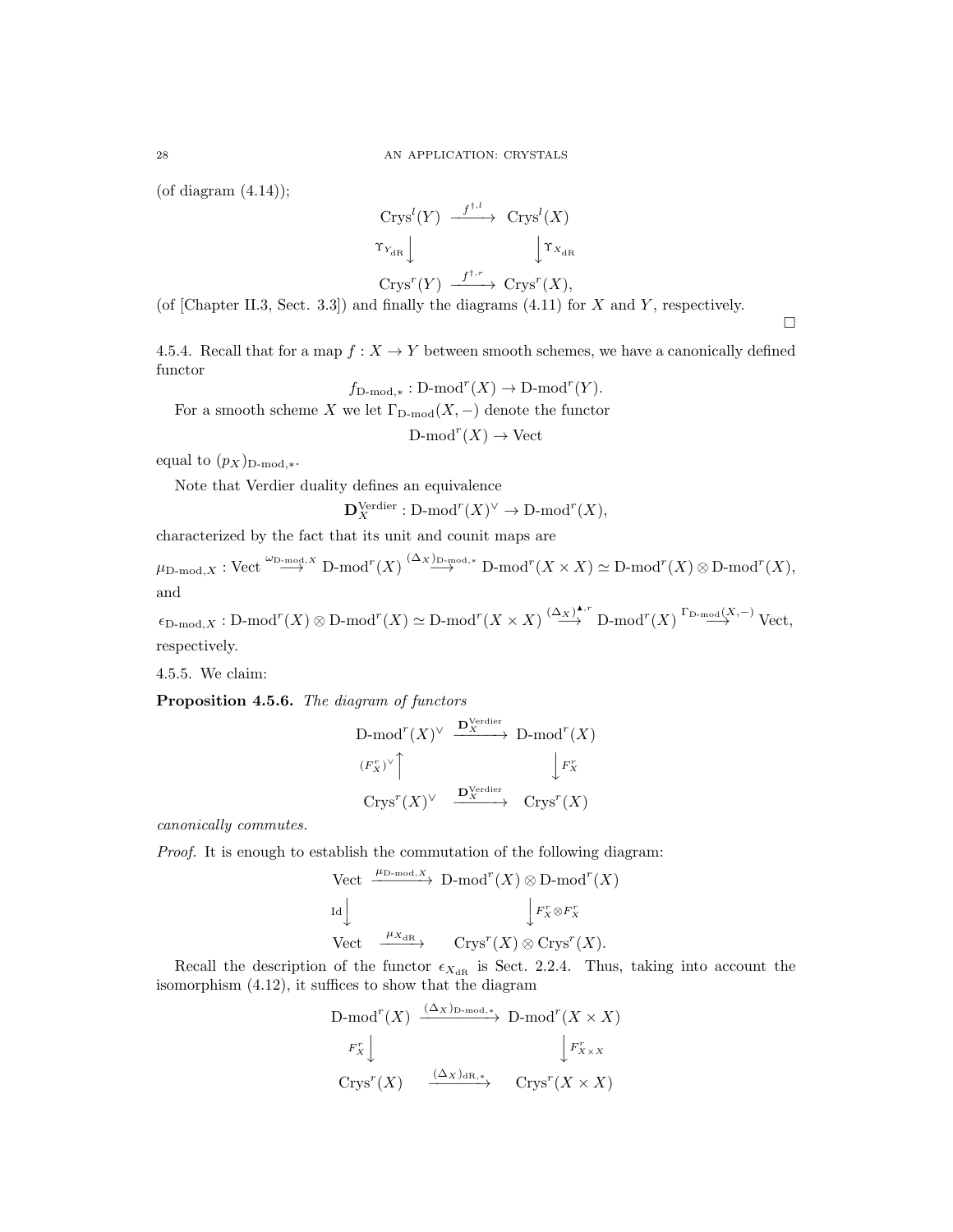commutes.

However, this follows by adjunction from the commutation of the diagram

D-mod<sup>r</sup>(X) 
$$
\stackrel{(\Delta_X)^{\blacktriangle,r}}{\longleftarrow}
$$
 D-mod<sup>r</sup>(X \times X)  
\n $F_X^r \downarrow \qquad \qquad \downarrow F_{X \times X}^r$   
\n $\text{Crys}^r(X) \stackrel{(\Delta_X)^{\dagger,r}}{\longleftarrow}$   $\text{Crys}^r(X \times X)$ ,

while the latter commutes by Proposition 4.5.2.

As a consequence of Proposition 4.5.6, we obtain:

**Corollary 4.5.7.** For a smooth scheme  $X$ , the following diagram of functors canonically commutes

$$
\begin{array}{ccc}\n\text{D-mod}^{r}(X) & \xrightarrow{F_{X}^{r}} & \text{Crys}^{r}(X) \\
\downarrow^{\Gamma_{\text{D-mod}}(X,-)} & & \downarrow^{\Gamma_{\text{dR}}(X,-)} \\
\text{Vect} & \xrightarrow{\text{Id}} & \text{Vect} \,.\n\end{array}
$$

Proof. Obtained by passing to the dual functors in the commutative diagram

$$
\begin{array}{ccc}\n\text{D-mod}^r(X) & \xrightarrow{F_X^r} & \text{Crys}^r(X) \\
\downarrow^{\text{D-mod},X} & & \uparrow^{\text{DxdR}} \\
\text{Vect} & \xrightarrow{\text{Id}} & \text{Vect}\n\end{array}
$$

 $\Box$ 

4.5.8. Finally, we claim:

**Proposition 4.5.9.** For a map  $f : X \to Y$  between smooth schemes, the following diagram of functors canonically commutes:

$$
\begin{array}{ccc}\n\text{D-mod}^r(X) & \xrightarrow{f_{\text{D-mod},*}} \text{D-mod}^r(Y) \\
\downarrow F_X^r \downarrow & & \downarrow F_Y^r \\
\text{Crys}^r(X) & \xrightarrow{f_{\text{dR},*}} \text{Crys}^r(Y)\n\end{array}
$$

Proof. We factor the map f as

 $X \stackrel{f_1}{\rightarrow} X \times Y \stackrel{f_2}{\rightarrow} Y,$ 

where  $f_1$  is the graph of f, and  $f_2$  is the projection to the second factor.

Hence, it is enough to establish the commutativity of the diagrams

(4.16) D-mod<sup>r</sup> $(X) \xrightarrow{(f_1)_{D\text{-mod},*}} D\text{-mod}^r(X \times Y)$  $F_X^r\downarrow$  $\int F_{X\times Y}^r$  $\mathrm{Crys}^r(X) \longrightarrow {\frac{(f_1)_{\mathrm{dR},*}}{\cdots}} \mathrm{Crys}^r(X \times Y)$ 

 $\Box$